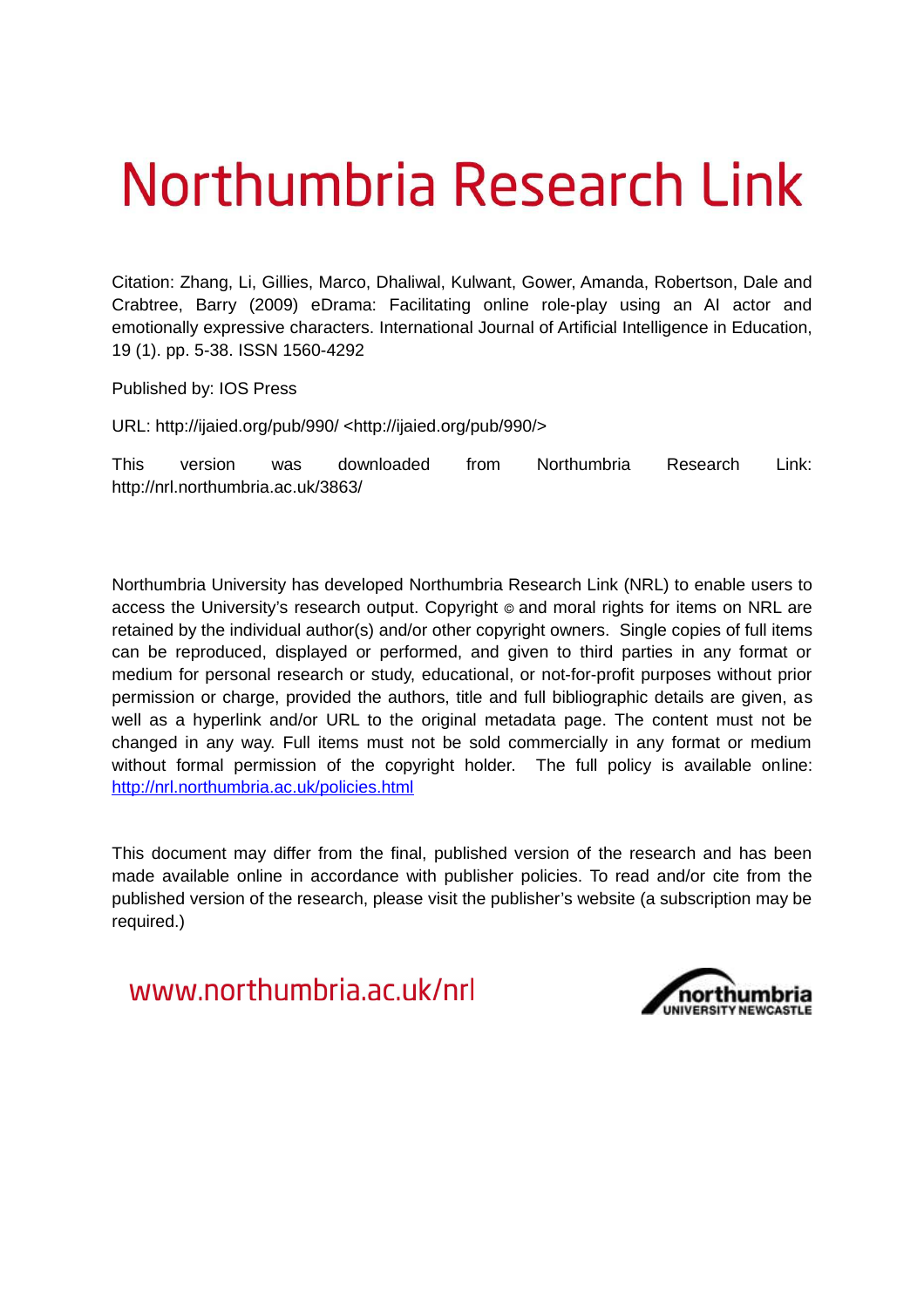## E-Drama: Facilitating Online Role-play using an AI Actor and Emotionally Expressive Characters

Li Zhang, School of Computing, University of Teesside, TS1 3BA, UK

Marco Gillies, Department of Computer Science, University College London, Malet Place, London WC1E 6BT, UK

Kulwant Dhaliwal, Hi8us Midlands Ltd., Unit F1, The Arch, 48-52 Floodgate Street, Birmingham, B5 5SL, UK

Amanda Gower, Dale Robertson, Barry Crabtree, BT Innovate, Adastral Park, Ipswich, Suffolk, IP5 3RE, UK

Abstract. This paper describes a multi-user role-playing environment, referred to as "e-drama", which enables groups of people to converse online, in scenario driven virtual environments. The starting point of this research, is an existing application known as "*edrama*", a 2D graphical environment in which users are represented by static cartoon figures. Tools have been developed to enable integration of the existing *edrama* application with several new components to support avatars with emotionally expressive behaviours, rendered in a 3D environment. The functionality includes the extraction of affect from open-ended improvisational text. The results of the affective analysis are then used to: (a) control an automated improvisational AI actor – EMMA (emotion, metaphor and affect) that operates a bit-part character in the improvisation; (b) drive the animations of avatars using the Demeanour framework in the user interface so that they react bodily in ways that are consistent with the affect that they are expressing. Finally, we describe user trials that demonstrate that the changes made improve the quality of social interaction and users' sense of presence. Moreover, our system has the potential to evolve normal classroom education for young people with or without learning disabilities by providing 24/7 efficient personalised social skill, language and career training via role-play and offering automatic monitoring.

Keywords. E-drama, affect detection, emotionally expressive behaviour and an educational improvisational interactive environment.

## INTRODUCTION – OVERVIEW OF THE SPRINGBOARD EDRAMA

We started our research based on a system called *edrama*, developed by Hi8us Midlands Ltd (http://www.edrama.co.uk), a charitable company. It is online multi-user role-play software that could be used for education or entertainment. In *edrama*, young people could interact with others online in a 2D based interface under the guidance of a human director. The interface incorporates 2D static avatars and a text chat interface, with different photographic backgrounds as scenes to set the roleplay. Up to five human actors and one human director are involved in any one session. Actors can choose the clothes and bodily appearance for their own characters. The actors are given a loose scenario within which to improvise. Since in *edrama*, only the characters' names will be shown on the screen (not users' real names), it allows users to remain anonymous. This is particularly useful to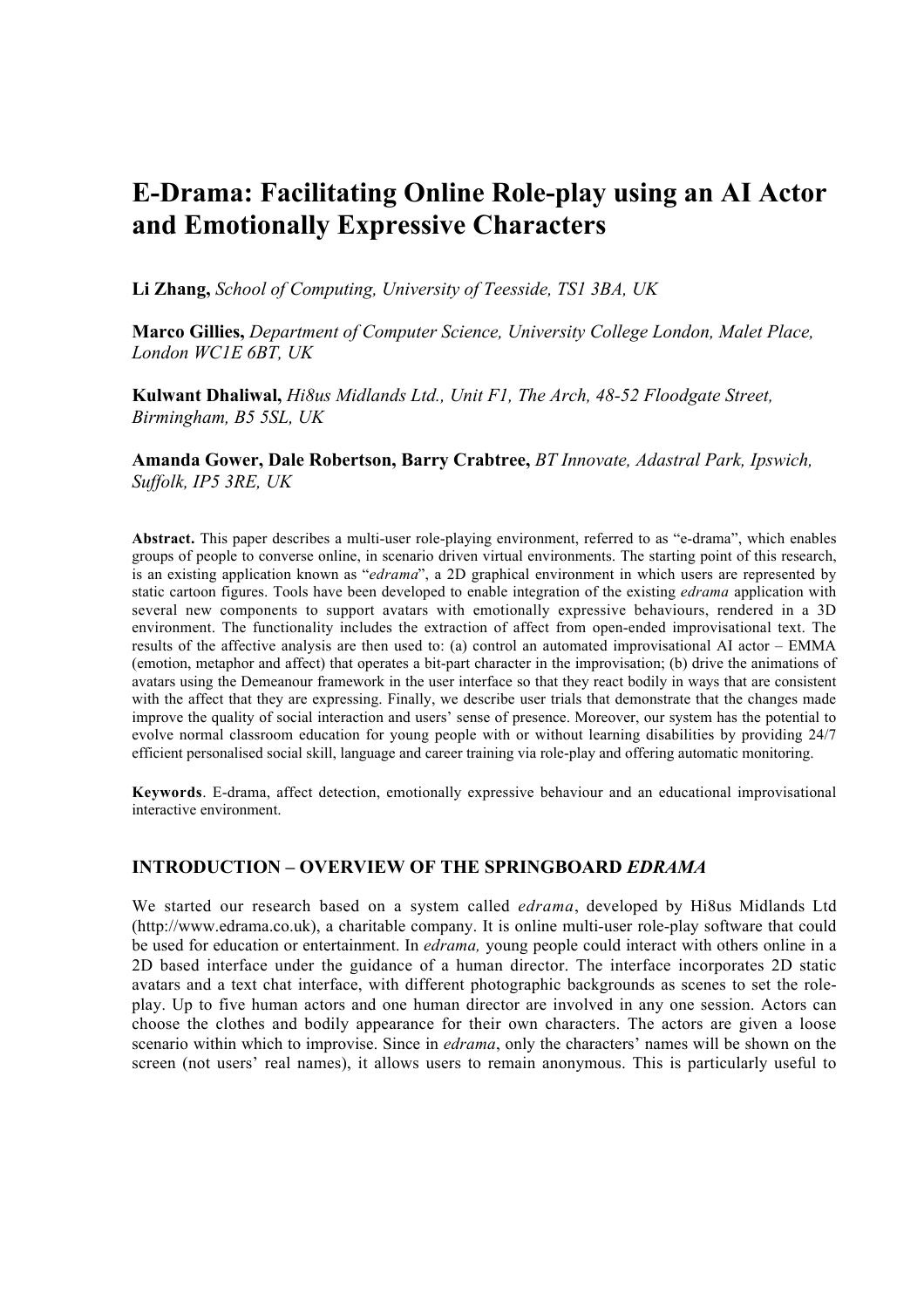young people who may be afraid of expressing their views in front of their peers. Moreover, facilitation of role-playing is a crucial aspect of *edrama*. This ensures that the "chat" is purposeful and assists users to respond to the given situations. The recorded improvisational scripts for edrama sessions are also very valuable for the production of films or short movie clips.

This system has been used as a tool for teaching in the formal education sector, not only in the teaching of drama, but in a wide range of subject areas, such as career advice (e.g. "Dream factory" system) and creative writing. Thus, *edrama* has the potential to be used to deliver almost any type of training, in an engaging and entertaining way. Due to the collaborative and multi-user nature of edrama, people are able to learn together remotely, with potential geographical and social barriers removed.

Although this 2D version of edrama (see Figure 1) has been successfully implemented in a range of situations and continues to be deployed as new opportunities arise, it has the potential to benefit from additional features, such as using animated 3D characters and an automated improvisational AI actor (a computer-controlled actor, who plays a minor character in a scenario, helps monitor and contributes to the progression of drama improvisation). This paper describes an alternative version of the edrama software which we refer to as "e-drama" – developed in collaboration with Hi8us, Maverick TV, Birmingham University and BT Innovate with the support of the PACCIT programme. Our collaboration aims to enrich the user-experience with emotionally responsive characters, including an additional non-human automated AI actor within a 3D application. The AI actor detects affective states from users' open-ended text input and it also makes an appropriate response according to the detected affective states and its role in the drama. The addition of 3D capabilities includes character and background scene rendering and enables real-time processing of animation to visually update the current emotional state of every character on screen by adopting the detected affective states from the AI agent.

The affect detection functionality embedded in the AI agent is limited to the language phenomena we focused on for this current study (for detail, see affect detection module section). In our affect detection processing, we only detect affective states based on single user text input without any consideration of context-based information, although the work is also accompanied by basic research into how affect is conveyed linguistically. However, the affect detection function provides an efficient channel for the expressive animation engine to adopt real-time detected affective states implied in the users' input into the production of the users' avatars' real-time expressive behaviour.



Fig.1. Children using Hi8us' 2D version of edrama (previous version).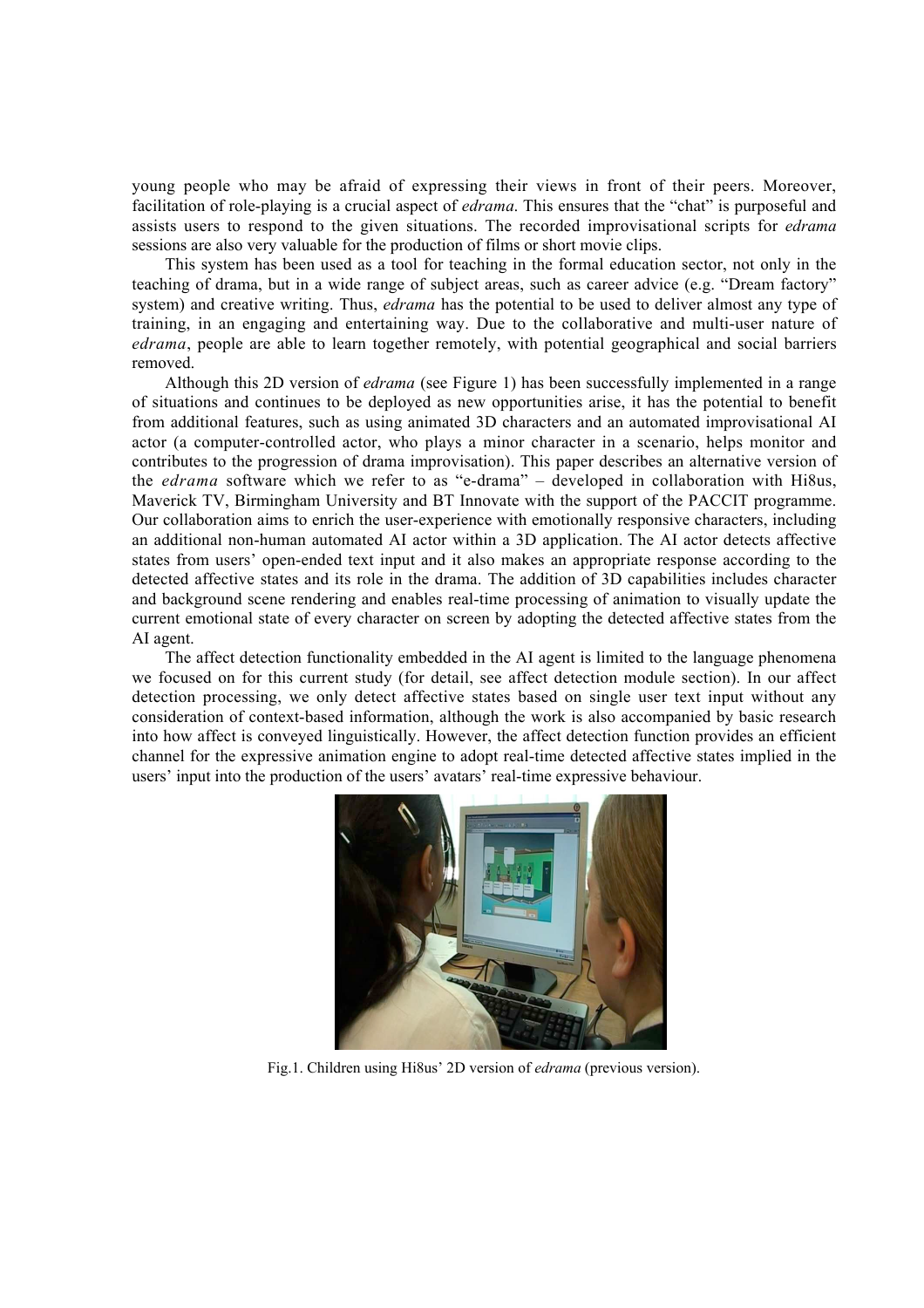Thus, the new version of e-drama has the potential to be integrated into a school environment to provide a fun experience for training and learning in the following subjects: social skills, personal development, languages and the sciences. Our system creates a safe anonymous efficient learning environment and it could also be used by young people with a learning disability or language impairment to engage in learning and interaction without the fear of failure. In the long-run, our application provides a great possibility to help young people achieve their full potential in terms of both social and learning skills, which could increase their confidence and improve their self-esteem.

In the following sections we will describe relevant work and the three main components integrated into the original edrama system. We describe the prototype actor application supporting 3D backgrounds and avatars, and integration with existing edrama functionality; we then cover the two components that create the expressive characters: the improvisational AI actor and Demeanour. We go on to outline the user studies, including the scenarios used, the experiment setup and results.

As research objectives, we mainly intend to explore how to sense affect from open-ended improvisational text input. We also aim to create a computational model to automatically recognize metaphorical expression and the implied affective states to some extent. For our e-drama application, we have created the AI actor with an affect detection function. Therefore we intend to find out if the involvement of the AI actor will make any difference or not to users' enjoyment and engagement via user testing, although it could reduce some burden of a human director. In other words, we expect the AI actor to perform as well as any other 14-15 year old school pupil. We expect that the AI actor's involvement will not necessarily improve the users' experience but we don't expect the experience to be worse either. Generally, we also intend to find out how to employ the detected affective states in the 3D animation engine to provide expressive animation for user avatars without interfering with the improvisation. We aim to conduct user studies to evaluate the above research developments. Finally, although the addition of 3D capabilities probably does not always provide extra benefits for educational applications, we envisage it has the potential to enhance users' overall experience and improve social integration. Employing 3D expressive animation could also be very educational for applications which teach autistic young people to learn emotional expression in non-verbal communication during interaction.

## RELATED WORK

Much research has been done on creating affective virtual characters in interactive systems (see Vinayagamoorthy et al. (2006) for an overview). Picard's work (2000) makes great contributions to building affective virtual characters overall. Now we report relevant technologies and related work in the areas of emotion modelling, conversational agents, expressive animation and interactive narrative in the following subsections.

#### Emotion Modelling

Emotion theories, particularly that of Ortony, Clore and Collins (1988) (OCC), have been used widely therein. Ortony et al. include a rule-based system for the generation of the 22 emotion categories, which is widely used for emotion generation for the development of intelligent virtual agents.

In Prendinger and Ishizuka's work (2001), animated agents are capable of performing affective communication. They have defined eliciting conditional rules for more frequently used OCC emotion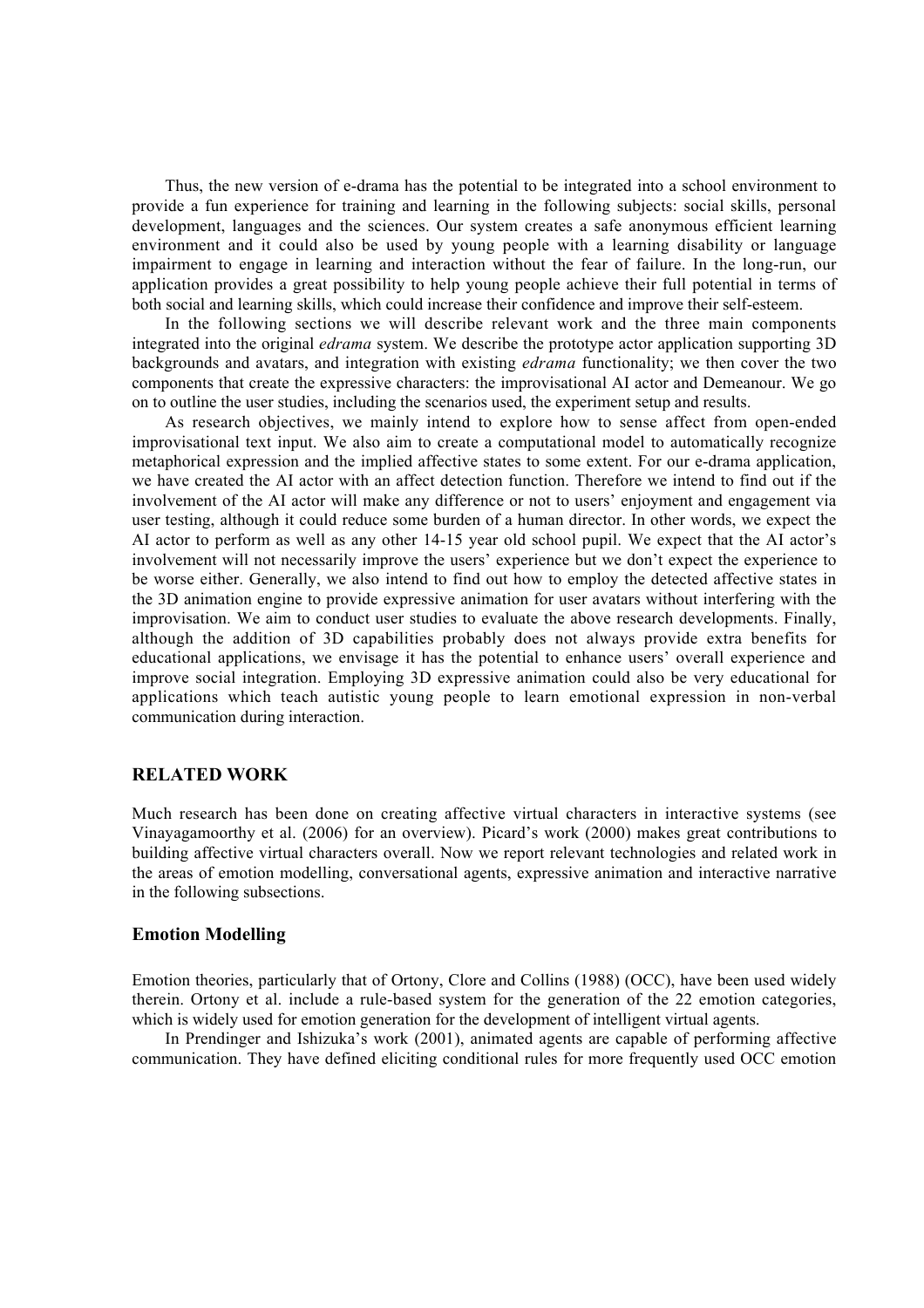categories. Then the generated emotional states are filtered by two control states – personality and social role awareness – in order to achieve believable emotional expression. Wiltschko's eDrama Front Desk (2003) is an online emotional natural language dialogue simulator with a virtual reception interface for pedagogical purposes. A natural language parser is used to analyse users' text input which indexes into a list of phrases that are frequently used. Then the system dialogue manager selects an output phrase for the computer character. The emotion model of this system is derived from the OCC model based on two factors: respect and power. Mehdi et al. (2004) combined the widely accepted five-factor model of personality (McCrae & John, 1992) with mood and the OCC emotion model in order to generate emotional behaviour for a fireman training application. Personality and mood have also played important roles in emotion generation and emotion intensity adaptation. Gratch and Marsella (2004) presented an integrated model of appraisal and coping, in order to reason about emotions and to provide emotional responses, facial expressions and potential social intelligence for virtual agents. Their main contribution is the introduction of computational description of emotional coping for the first time. They have also extended the scope of discourse on appraisal theories by incorporating influence between cognition and appraisal to obtain emotional coping.

In our application, although we haven't used any emotional modelling and coping strategies, we focus intensively on how emotion is conveyed linguistically. Emotional labels from Ekman (1982) and the OCC model have been borrowed for our work.

## Conversational Agents

There is also well-known research work on the development of emotional conversational agents, for example, Egges et al. (2003) have provided virtual characters with conversational emotional responsiveness. Elliott et al. (1997) demonstrated tutoring systems that reason about users' emotions. They believe that motivation and emotion play very important roles in learning. Virtual tutors have been created in a way that not only have their own emotion appraisal and responsiveness, but also understand users' emotional states according to their learning progress. Aylett et al. (2006) also focused on the development of affective behaviour planning for the synthetic characters. Cavazza et al. (2008) reported a conversational agent embodied in a wireless robot to provide suggestions for users on a healthy living life-style. This work uses a Hierarchical Task Network (HTN) planner and semantic interpretation. The cognitive planner plays an important role in assisting with dialogue management, e.g. giving suggestions to the dialogue manager on what relevant questions should be raised to the user based on the healthy living plan currently generated. The user's response has also been adopted by the cognitive planner to influence the change of the current plan. The limitation of such planning systems is that they normally work reasonably well within the pre-defined domain knowledge, but they will fail when open-ended user input going beyond the planner's knowledge has been used intensively during interaction. However, our system has the potential to deal with this challenge.

#### Expressive Animation

There has been extensive work on the expression of emotion for virtual characters (Vinayagamoorthy et al., 2006), for example work by Pelachaud and Poggi (2002) and Tanguy et al. (2003) on facial expression or Chi et al. (2000) and Hartmann et al. (2006) on bodily expression. There is more to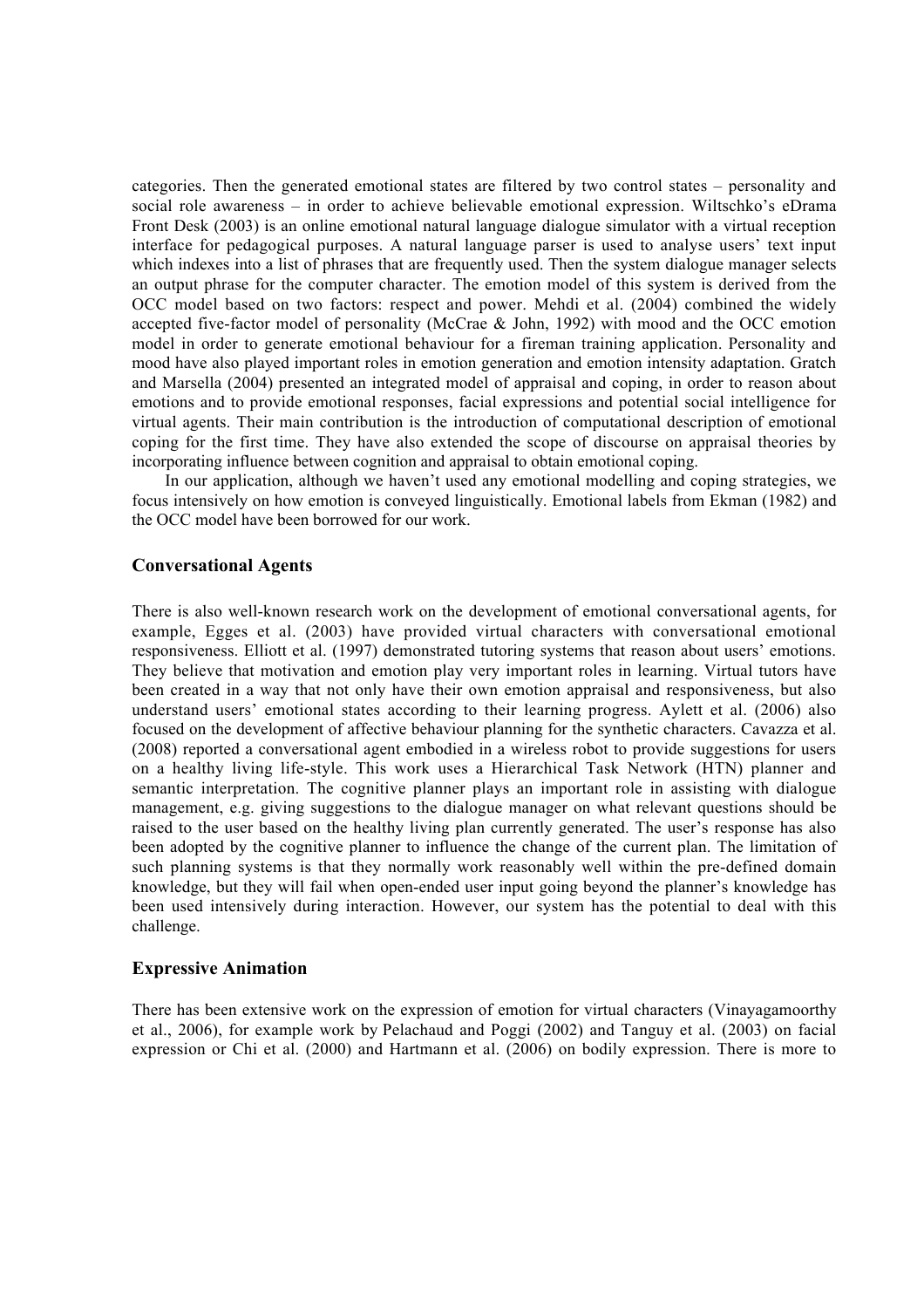human expressive behaviour than emotion. For example, Cassell and her colleagues (Cassell  $\&$ Thórisson, 1999; Cassell et al., 2002) have done extensive work on gesture and other forms of expression during conversation and Gillies et al. (2002) have worked on the expression of interpersonal relationships during interaction.

There are two basic classes of method for creating expressive body animation. Procedural methods (e.g. Kopp & Wachsmuth, 2004) generate animations algorithmically. They tend to be very flexible in terms of the range of animations they produce but tend to lack the individual personality of hand animated or motion captured data. The other approach is to use data, either created by hand and animator or motion captured from an actor. The main drawback of this method is that you are limited to the motion data that was originally created and it is difficult to create new animations at run time. A number of methods have been proposed to overcome this problem. The most relevant ones for emotional animation are interpolation methods (e.g. Rose et al., 1998), which blend a number of animations together to create new ones, and style learning methods (Brand & Hertzmann, 2000; Li et al., 2002) in which a dynamical system characterising a set of animations is learned, and then used to generate new animations. Both of these approaches work on data sets of similar motions. This limits the diversity of the animations that they can produce, essentially stylistically different versions of the same movement. This limitation means that many emotions are not easily expressed, as they would require very different types of movement. For this reason we take the approach of composing rather than interpolating animations (essentially a simplified, though more general version of the approach in (Heck et al., 2006)).

## Interactive Narrative

There are two basic approaches to interactive narrative. The first is a top-down story centred approach (e.g. Riedl & Young, 2006). These methods have a central story manager that has a branching or graph structured story, the details of which are instantiated based on user interaction, often by using a planning algorithm. This is well suited to structured interactions with a strong pre-authored narrative, but less suited to the more free form narratives that result from the role-plays in e-drama. In our case the direction of the narrative should primarily emerge from the actions of the participants. We therefore use an approach closer to the bottom-up, character-driven emergent narratives such as FearNot! (e.g. (Aylett et al., 2006)). In this approach the narrative emerges from the interaction between artificially intelligent characters and between the characters and players. There have also been attempts to make hybrid systems where the actions of characters are influenced by a drama manager or overall story goals (e.g. (Mateas, 2002) or (Magerko et al., 2004)). These systems are individual experiences in which a single person interacts with multiple characters, which means that the characters primarily drive the narrative. Our system inverts this set up with multiple participants whose interactions drive the narrative and a single AI character that acts as a facilitator, rather than the primary focus of the story.

#### E-DRAMA

To take part in an e-drama session a user runs an "actor" client locally on their desktop. The user must first login, to select an available session and character to play. The login screen enables each actor to login with a unique ID. This ID can be anonymous – a numerical identifier for example or can be a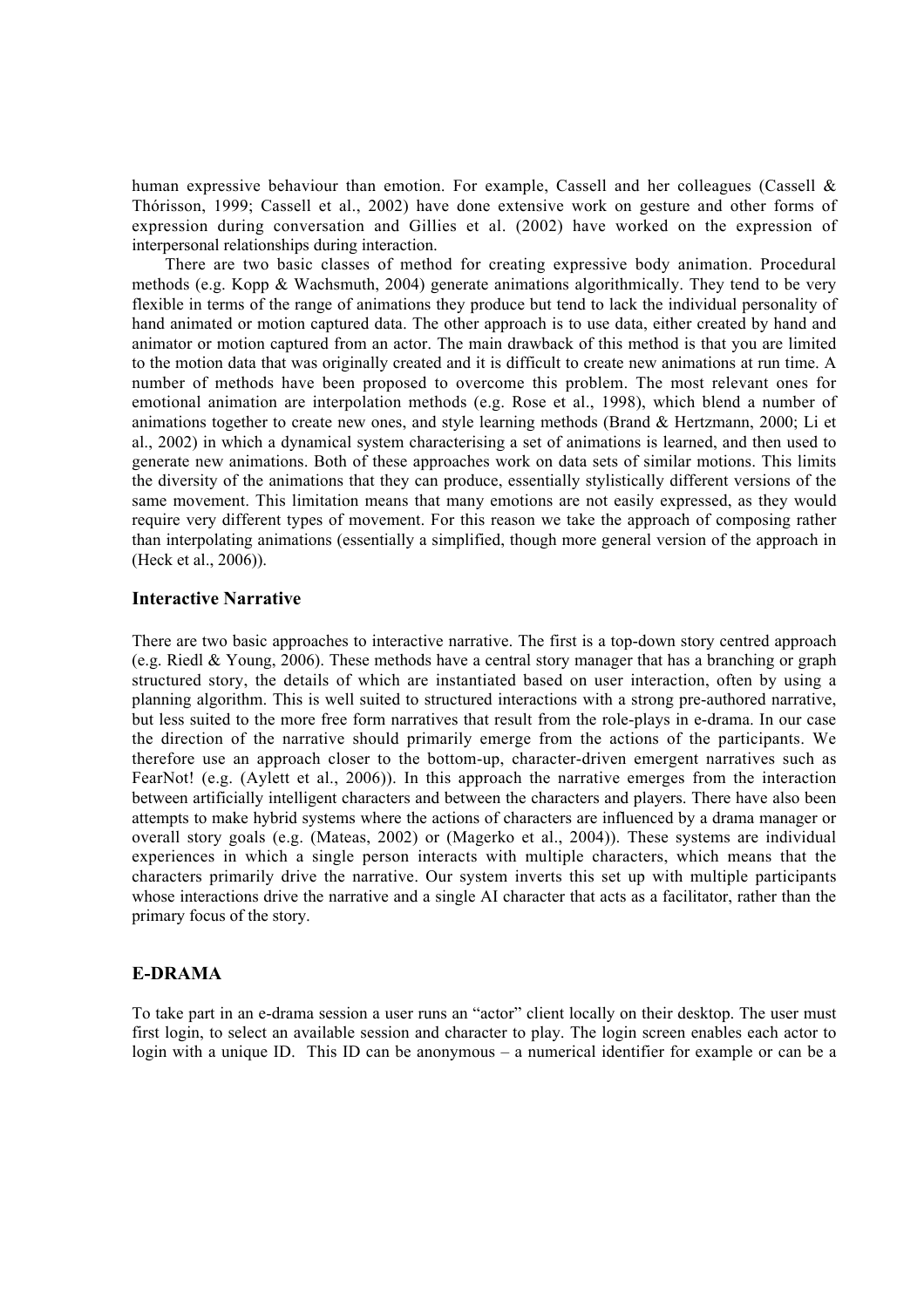username. In all cases this login does not require any personal details and is not referred to in the roleplay. The login interface presents a number of options, including key stage (if required), the role-play option and the characters available in the session. A total of five characters are available in each roleplay.

Customisation of the character takes place in a virtual "dressing room", available after login (see Figure 2). This includes scenario details and customisation tools. The 3D window includes an interactive text panel which displays background information about the scenario and selected character, and also renders a default avatar in the 3D dressing room, animated with general waiting poses. Actual customisation is through the e-fit tool in the flash interface, which provides click through image based selection of gender, head, torso and leg options. The results are displayed in real time in the 3D dressing room window.



Fig.2. Avatar customisation.

From this point the user moves into the multi-user sections. The first of these is the "green room" (see Figure 3), which is a warm up space to meet other actors and the director. Usually, the characters are encouraged to get to know each other and discuss their roles in the green room to warm up. In edrama, we provide loose scenarios (details for scenarios in user study section) and character profiles without any constrained scripts to facilitate creative improvisation. The 3D window displays the green room scenery and all logged in avatars. Text chat is displayed in speech bubbles above the avatars' heads. Text is input via the flash panel.

The director activates the stage once all the characters have appeared in the green room and are warmed up. The director signals the start of the role-play using an "Action" command, which warns the actors of the scene change. A background scene from a library of options is displayed on all clients. This may be updated at anytime during the session. The role-play is ended using a "Cut" command from the director – at which point the application will close down all actor clients.

In both the green room and stage environments, each actor is given a set position on screen. This tableaux format provides the user with a view of the whole role-play and ensures avatar positions are consistent on each actor client.

When the director speaks to the group or individual avatars a 2D image representing the director overlays the client window and text appears in a speech bubble (see Figure 4). In this way the director can appear to the group or to single clients and give directions to assist the role-play. When an actor types in text in the chat panel, the text appears in bubbles above the avatar. Each character is animated according to its emotional profile and to the text input of users during the session.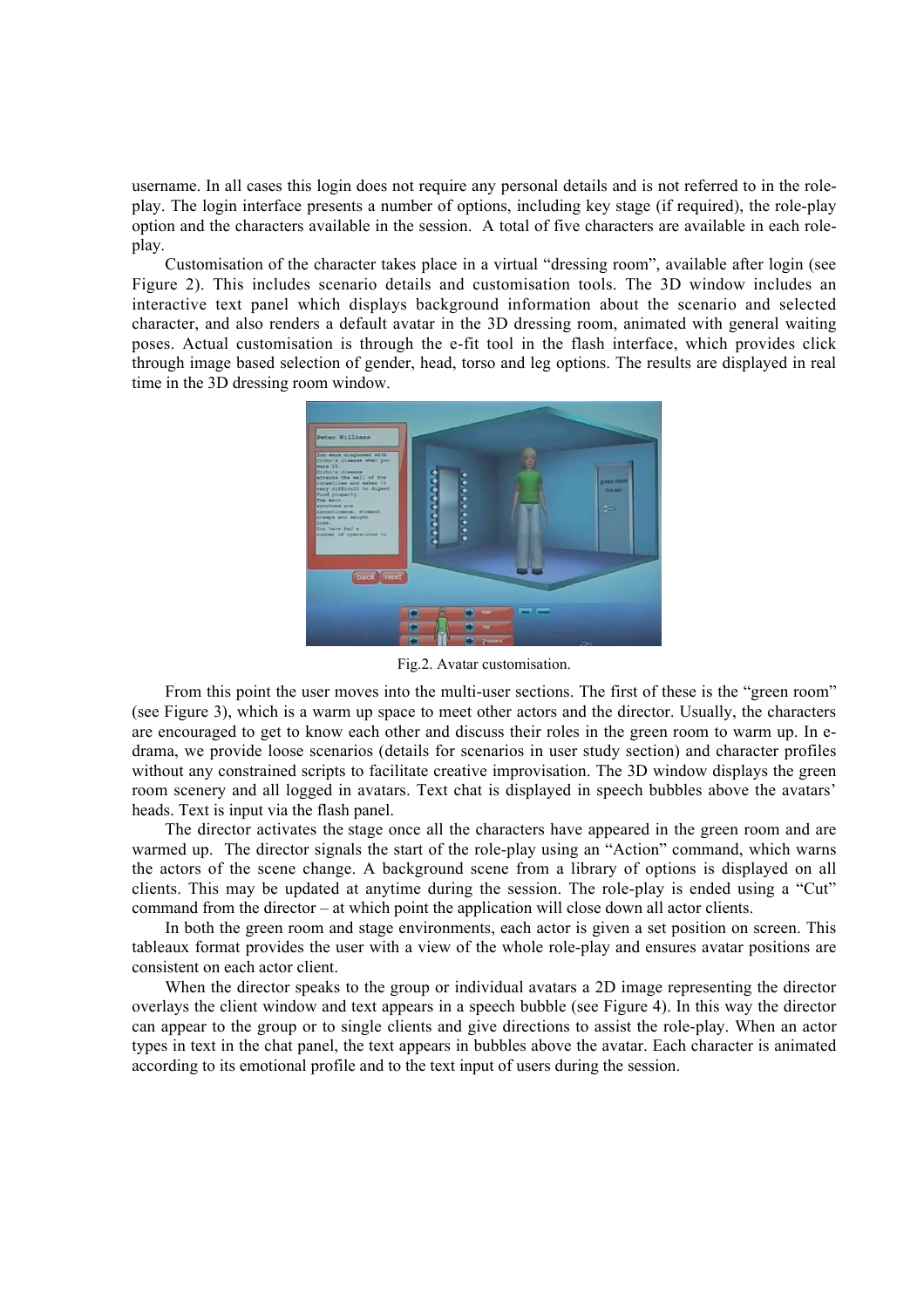

Fig.3. Four actors in the green room.



Fig.4. Director interacts with the actors.

## E-drama Application

This section describes, from a technical perspective, the architecture of the e-drama application. New features for e-drama include: the introduction of 3D animated gesturing avatars and 3D computergenerated backgrounds, an automated improvisational actor and the addition of documentary film material about the scenarios for the role-play, supplied by our industrial partner, Maverick TV Ltd. This is made available during an initial phase of an e-drama session, in which the actors familiarise themselves with the background to the scenario. Actors are given loose scenarios to read which provide a structure for creative improvisation. The scenarios chosen for our application are School Bullying, Crohn's Disease and Homophobic Bullying (see user testing sections for details).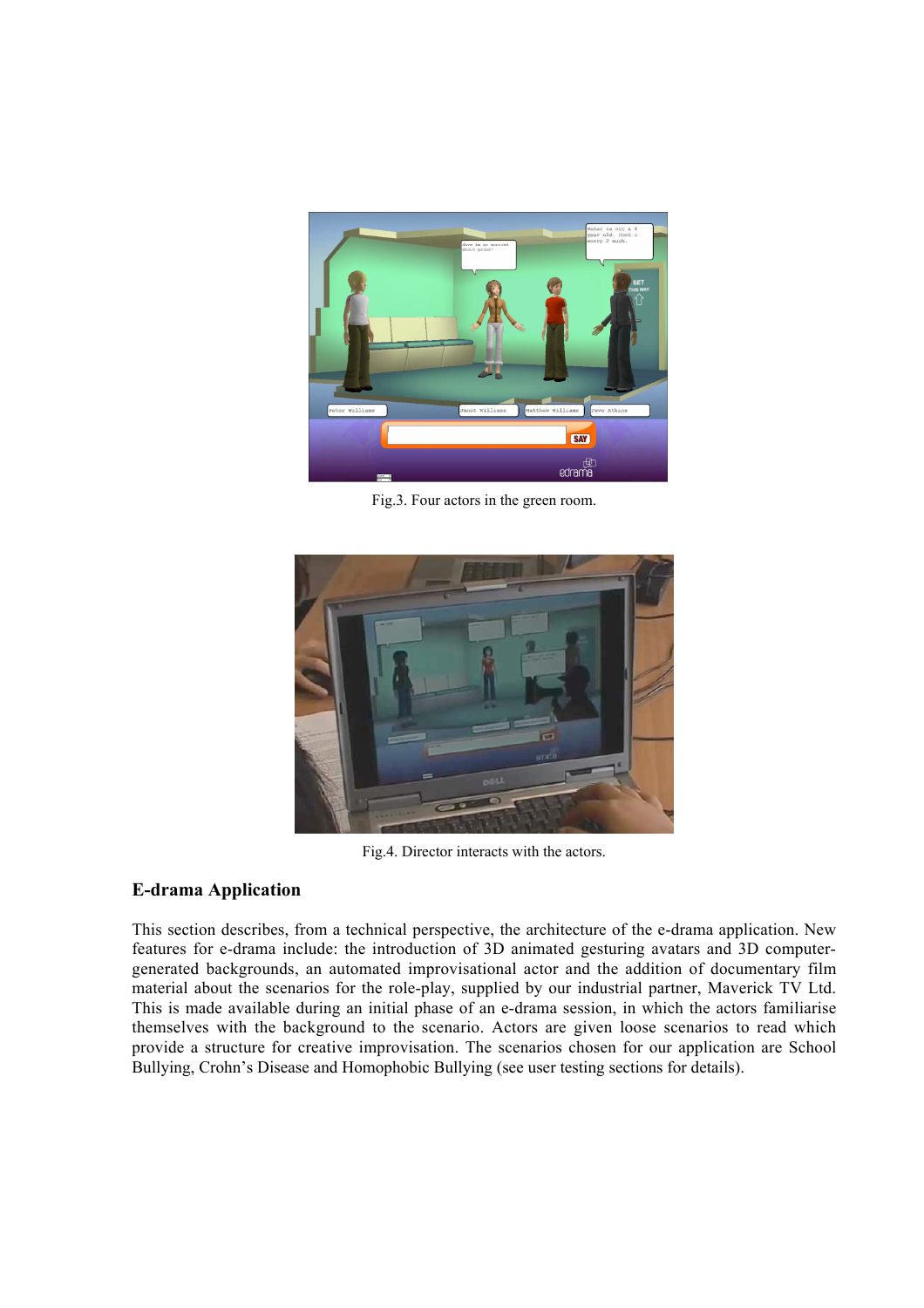The architecture of the new version of the e-drama software is shown in Figure 5. It consists of two main user interfaces, an "actor" client application that is used by the actors, and a "director" client application which is available solely to the director. The "actor" clients communicate with each other and the director through a central server.

The director interface remains largely unchanged compared to the 2D version. It is a web-based interface which incorporates a number of tools to start role-play sessions, view the scene and avatars, and monitor the conversation. The director can start, stop and change background scenes, and talk to one or all of the participants using text chat. In contrast, the actor client has undergone significant developments to support the real-time rendering of expressive characters and is the focus of the user study.



Fig.5. The architecture of the e-drama networked application.

The 3D version of the e-drama actor client is an MS Windows based application written using the Microsoft Foundation Classes user interface library. The application consists of two child windows; one houses the Flash Player ActiveX control to enable Flash interfaces to be displayed within that window; the other is a window that displays the 3D visuals. Hi8us' original *edrama* is a web-browser hosted Flash application (Flash is a technology for developing interactive, graphical web applications). In order to maintain consistency the main user interface and networking software of the new client are still written in Flash. This flash component is embedded in a Microsoft Windows application, which also contains a 3D graphics component that displays the scene containing the avatars.

The 3D graphics are based around the TARA engine for creating real-time 3D enabled applications, developed by BT Innovate. The engine provides a set of extensible components that are used to render geometry and effects using Microsoft DirectX 3D graphics library. TARA allows its core components to be replaced by other functional components tailored to meet a specific need. This provides a mechanism in which to integrate new technologies into TARA enabled applications, without the components of the application interface needing to know about them; in this case the Demeanour framework (Gillies & Ballin, 2004). The creation of an alternative 3D system attempts to enrich the environment provided by e-drama to reinforce the emotional content of the role-play.

The flash component of the new e-drama application is the user interface that controls the flow of the application. It is a simplified version of the original 2D web-based interface so that a move from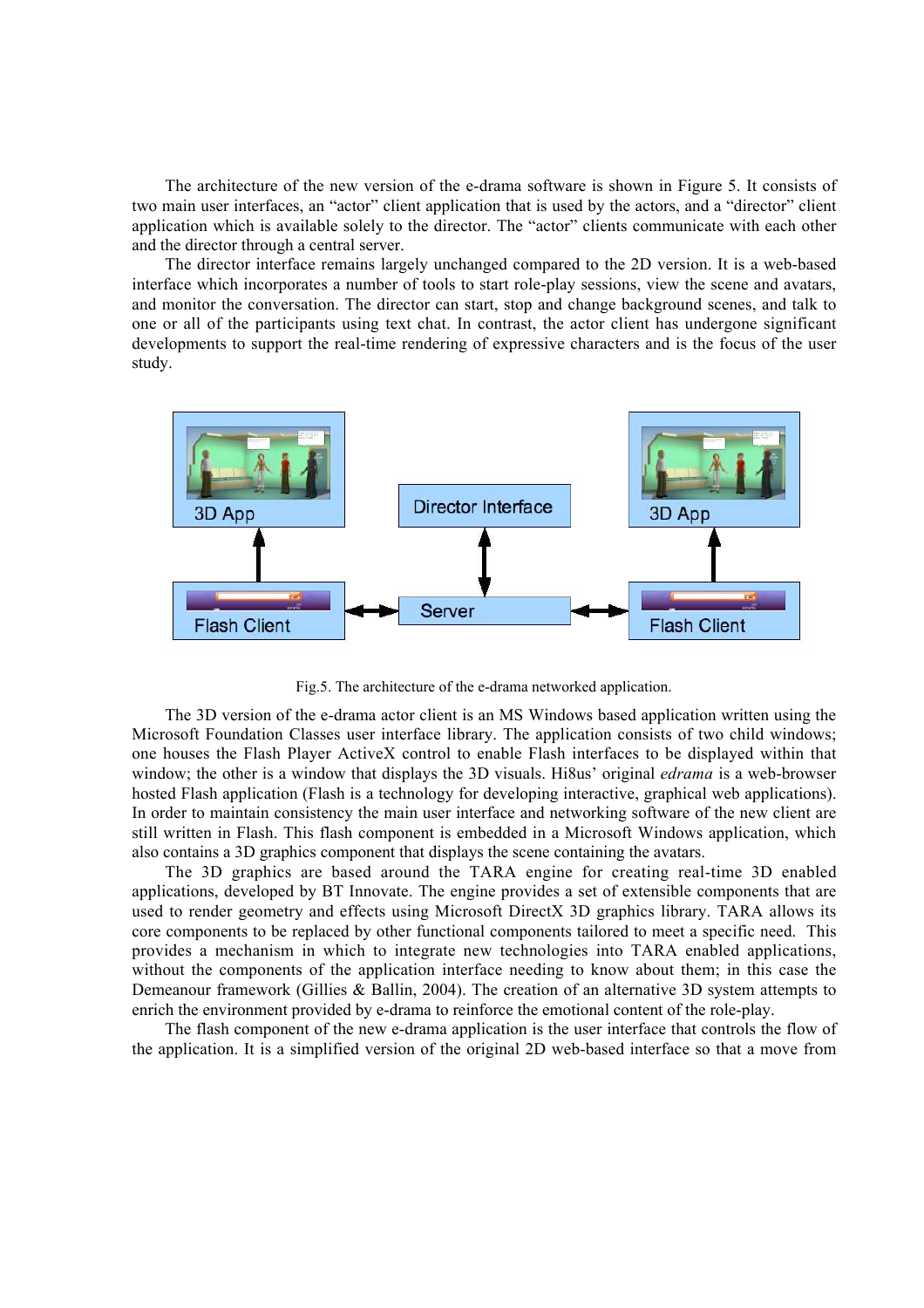one to another would require no learning on the part of the user; this also means that this prototype is compatible with the current Hi8us version therefore the two can be used in parallel. The flash component is the client to the external server passing state related messages for each e-drama client and capturing messages broadcasted by the server. The flash interface communicates with the 3D component through a local socket maintained by the application. Messages broadcasted by the server are passed through this socket to be processed. The communication between interface and 3D application is one way only, from interface to application as the application is responsible for reflecting the current state based upon users' interactions.

## Emotionally Expressive Characters

In our e-drama system, each scenario has a written description, or profile, of five characters who are able to participate. There is usually a main character or protagonist, who faces a conflict or issue. This character will have a counterpart who is the antagonist and takes an opposing view. The remaining characters will have specific relationships to these characters (parent, friend, enemy). In many scenarios the basic character profiles have a similar pattern to provide the basis of a productive roleplay. In Hi8us' versions of edrama this information can only inform the performance of the actors engaged in the role-play. In the 3D version described here it becomes influential in how the avatars are animated on screen.

Using a combination of character profiles and detected affective states from user's text input it is possible to animate each character with expressive behaviour, without any direct user intervention via the e-drama interface. This employs a combination of two technologies, affect detection in open-ended improvisational text (Zhang et al., 2006) and the Demeanour framework (Gillies & Ballin, 2004). Figure 6 gives an overview of the control of the expressive characters. Users' text input is analysed by EMMA in order to detect affect in the text. The output is an emotion label with intensity derived from the text. This is then used in two ways. Firstly it is used by the bit-part character to generate a response. Secondly the label is sent to the emotional animation system (via an XML stream) where it is used to generate animation.



Fig.6. Affect detection and the control of characters.

## AFFECT DETECTION IN OPEN-ENDED IMPROVISATIONAL TEXT

In e-drama the actors (users) are given a scenario within which to improvise (improvisation in this context means to be creative in role-play and contribute to drama progression based on one's role). There is also a human director, who monitors the unfolding drama and can intervene by, for example, sending messages to actors, or by introducing and controlling a minor "bit-part" character to interact with the main characters. This character will not have a major role in the drama, but might, for example, try to interact with a character who is not participating much in the drama or who is being ignored by the other characters. Alternatively, it might make comments intended to "stir up" the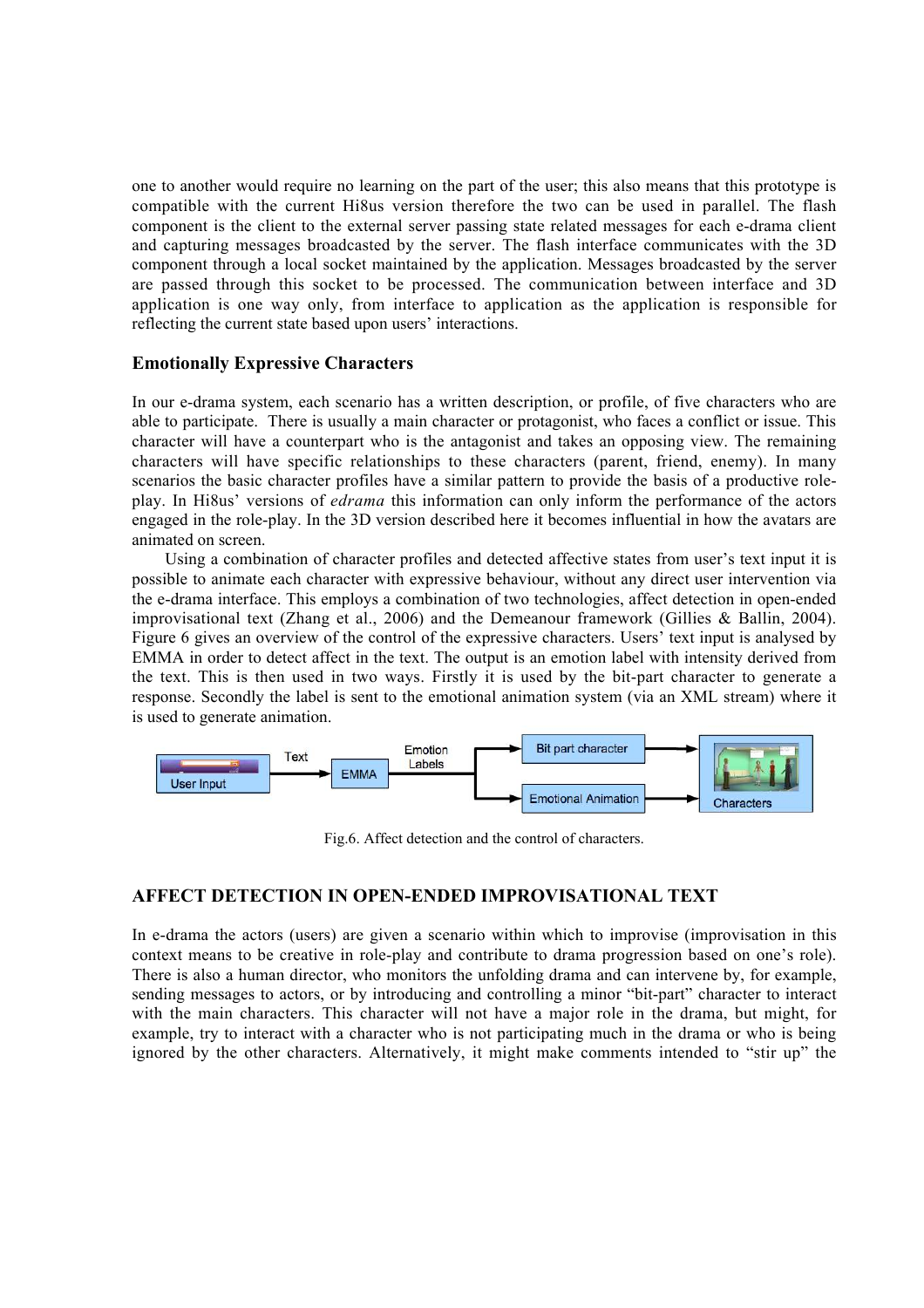emotions of those involved, or, by intervening, diffuse any inappropriate exchange developing. But this places a heavy burden on directors, especially if they are, for example, teachers who are unpractised in the directorial role. One research aim is to partially automate the key directorial functions which mainly involve affect detection. For instance, a director may intervene when emotions expressed or discussed by characters are not as expected based on their role in a scenario (e.g. the bullied victim of the school bullying scenario doesn't seem bothered by the big bully and on the contrary feels very happy). Hence we have developed an affect-detection module. The module identifies affect in characters' text input, and makes appropriate responses to help stimulate the improvisation. Within affect we include: basic and complex emotions such as anger and embarrassment; *meta-emotions* such as desiring to overcome anxiety; *moods* such as hostility; and value judgements (of goodness, etc.). Although merely detecting affect is limited compared to extracting full meaning, this is often enough for stimulating improvisation. The results of this affective analysis are then used to: (a) control an automated improvisational AI actor, EMMA, that operates a bit-part character in the improvisation; (b) drive the animations of the avatars in the user interface so that they react bodily in ways that are consistent with the affect that they are expressing, for instance by changing posture. The response generation component of EMMA uses this interpretation to build its behaviour driven mainly by EMMA's role in the improvisation and the affect expressed in the statement to which it is responding. The intention of EMMA's response is to stimulate the improvisation.

There has been only a limited amount of work directly comparable to our own, especially given our concentration on improvisation and open-ended language. However, Facade (Mateas, 2002) included shallow natural language processing for characters' open-ended utterances, but the detection of major emotions, rudeness and value judgements is not mentioned. Zhe and Boucouvalas (2002) demonstrated an emotion extraction module embedded in an Internet chat environment. It uses a partof-speech tagger and a syntactic chunker to detect the emotional words and to analyse emotion intensity for the first person cases (e.g. "I" or "we"). The emotion detection focuses only on emotional adjectives, and does not address deep issues such as figurative expression of emotion. Also, the concentration purely on first-person emotions is narrow. We might also mention work on general linguistic cues that could be used in practice for affect detection (Craggs & Wood, 2004).

Our work is distinctive in several respects. Our interest is not just in (a) the first-person, positive expression of affect case: the affective states or attitudes that a virtual character X implies that it itself has (or had or will have, etc.), but also in (b) affect that the character X implies it lacks, (c) affect that X implies that other characters have or lack, and (d) questions, commands, injunctions, etc. concerning affect. We also aim for the software to cope partially with the important case of communication of affect via metaphor (Fussell & Moss, 1998), and to push forward the theoretical study of such language, as part of our research on metaphor generally (see, e.g. Barnden et al., 2004).

## Our Affect Detection Module

Affect interpretation in open-ended text is very challenging and even one person's judgement could vary in different circumstances. In order to achieve a reliable affect interpretation, we have combined various weak affect indicators during the processing. Our work was initially inspired by Weizenbaum's Eliza (1966), the first interaction system based on natural language textual input. Thus, we have adopted rule-based reasoning, robust parsing and semantic and sentimental interpretation to suit our application. Since our current system is a rule-based system with the integration with other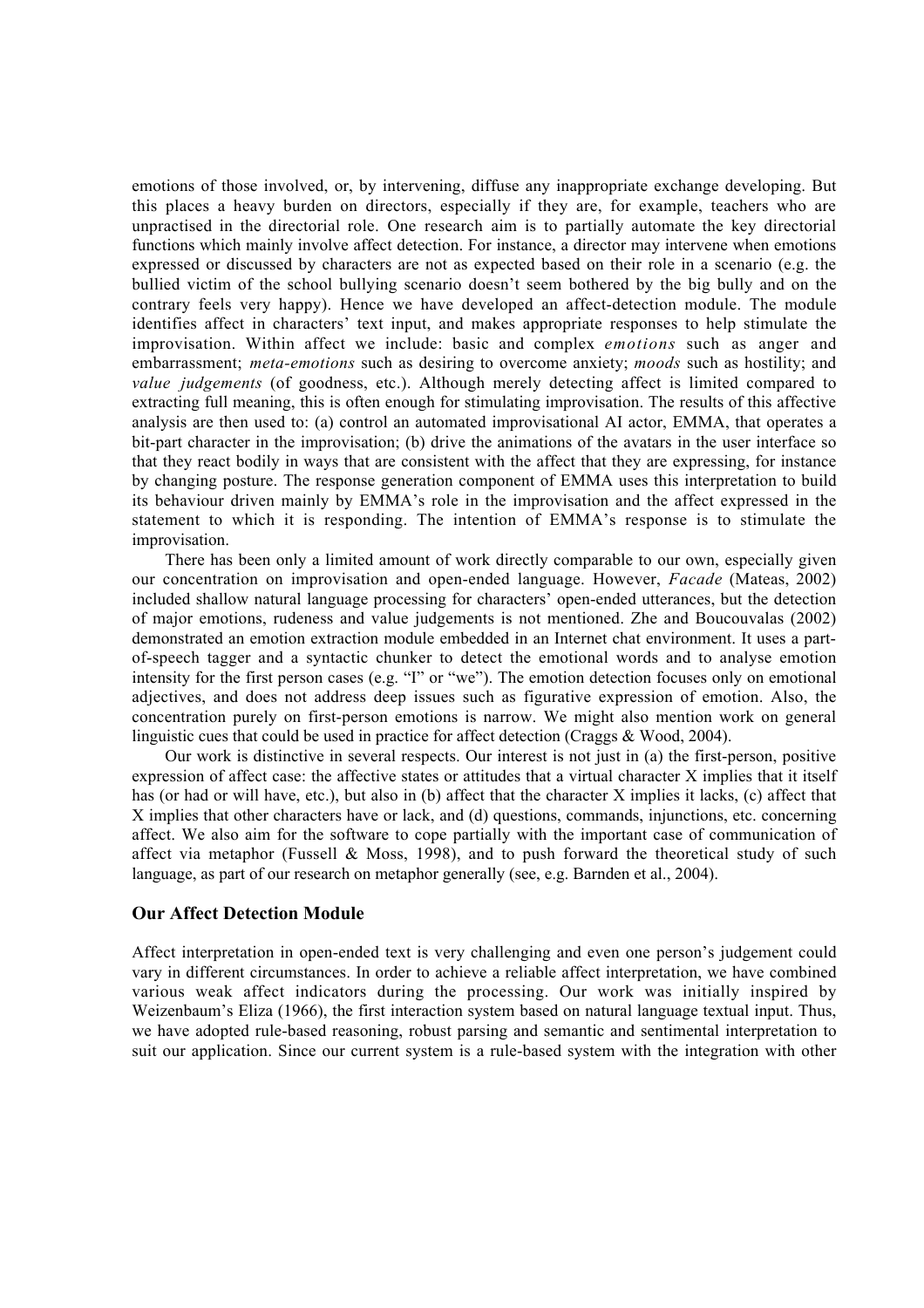language processing tools, we also intend to adopt other statistical (e.g. Bayes theorem) or biometric techniques for the processing of some particular language phenomena as further development. These aspects will be reported at a later stage. The detailed affect detection processing is reported in the following section.

## A. Pre-processing Modules & Affect Detection using Rasp, Pattern Matching & WordNet and Responding Regimes

The language in the textual "speeches" created in e-drama sessions severely challenges existing language-analysis tools if accurate semantic information is sought, even in the limited domain of restricted affect-detection. The language includes abbreviations, misspellings, slang, use of upper case and special punctuation (such as repeated exclamation marks) for affective emphasis, repetition of letters, syllables or words for emphasis, and open-ended interjective and onomatopoeic elements such as "hm", "ow" and "grrrr". To deal with the misspellings, abbreviations, letter repetitions, interjections and onomatopoeia, several types of pre-processing occur before the main aspects of detection of affect, while the affective states or intensities implied in the repetition of letters, syllables, words and interjections are also recorded by the system for further processing. If there is affect derived from the text input at a later stage, then the affect detected by this stage is not counted (e.g. "hahaha, I'm going to kill u" – "threatening" rather than "happy"). If there is no affect recovered from the text, then the affect recorded at this pre-processing stage is counted (e.g. "Wowwww, he's here" – "surprised" rather than "neutral"). We have also employed some contents of an online slang dictionary into our system in order to derive affect from such user input. We have reported our work on pre-processing modules to deal with these language phenomena in detail in Zhang et al. (2006).

Now we briefly introduce our work on the core aspects of affect detection. One useful pointer to affect is the use of imperative mood, especially when used without softeners such as "please" or "would you". Strong emotions and/or rude attitudes are often expressed in this case. There are common imperative phrases we deal with explicitly, such as "shut up" and "mind your own business". They usually indicate strong negative emotions. But the phenomenon is more general. Detecting imperatives accurately in general is by itself an example of the non-trivial problems we face. Expression of the imperative mood in English is surprisingly various and ambiguity-prone, as illustrated below. We have used the syntactic output from the Rasp parser (Briscoe & Carroll, 2002) and semantic information in the form of the semantic profiles for the 1,000 most frequently used English words (Heise, 1965) to deal with certain types of imperatives. Briefly, the grammar of the 2006 version of the Rasp parser that we have used incorrectly recognised certain imperatives (such as "you shut up", "Dave bring me the menu" etc.) as declaratives. We have made further analysis of the syntactic trees produced by Rasp by considering the nature of the sentence subject, the form of the verb used, etc., in order to detect imperatives. We have also made an effort to deal with one special case of ambiguities: a subject  $+$  a verb (for which there is no difference at all between the base form and the past tense form)  $+$  "me" (e.g. "Lisa hit/hurt me".). The semantic information of the verb obtained by using Heise's (1965) semantic profiles, the conversation logs and other indicators implying imperatives help to find out if the input is an imperative or not.

In an initial stage of our work, affect detection was based purely on textual pattern-matching rules that looked for simple grammatical patterns or templates partially involving specific words or sets of specific alternative words. This continues to be a core aspect of our system but we have now added robust parsing and some semantic analysis, including but going beyond the handling of imperatives discussed above.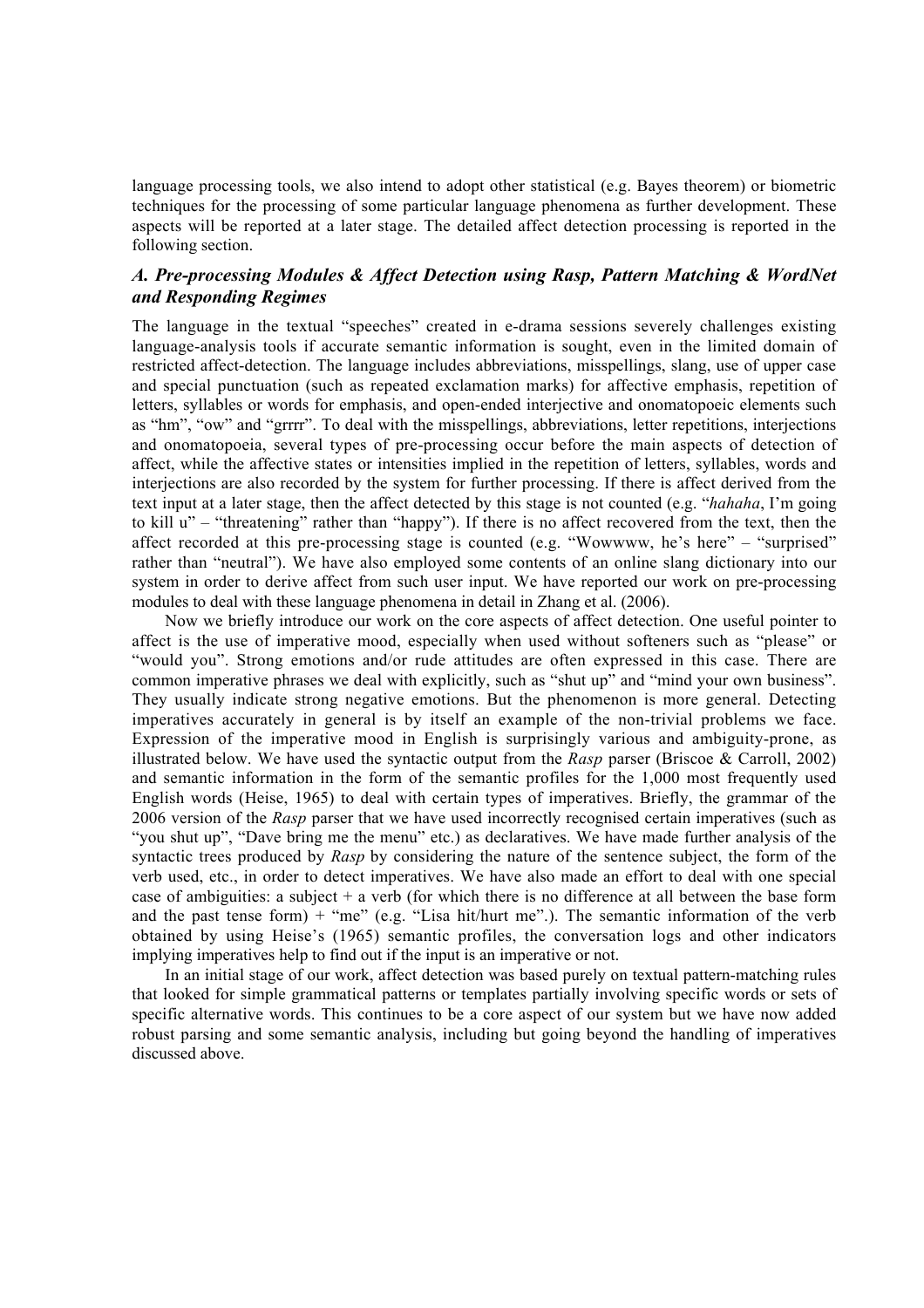A rule-based Java framework called Jess is used to implement the pattern/template-matching rules in EMMA allowing the system to cope with more general wording, while Java has been used to implement other algorithms and processing with the integration of the off-the-shelf language processing tools, such as Rasp and WordNet (Fellbaum, 1998). Since Jess is the rule engine for the Java platform and Java has APIs available for its integration with Jess, their integration would create a much more stable system than those created by the integrations between Java and any other expert programming language (such as Lisp or Prolog). Therefore, we chose to produce rule-based reasoning in our application using Jess. In the textual pattern-matching, particular keywords, phrases and fragmented sentences are found, but also certain partial sentence structures are extracted. This procedure possesses the robustness and flexibility to accept many ungrammatical fragmented sentences and to deal with the varied positions of sought-after phraseology in characters' utterances. The rules conjecture the character's emotions, evaluation dimension (negative or positive), politeness (rude or polite) and what response EMMA should make. The rule sets created for one scenario have a useful degree of applicability to other scenarios, though there will be a few changes in the related knowledge base according to the nature of specific scenarios.

However, it lacks other types of generality and can be fooled when the phrases are suitably embedded as subcomponents of other grammatical structures. In order to go beyond certain such limitations, sentence type information obtained from the Rasp parser has also been adopted in the pattern-matching rules. This information not only helps EMMA to detect affective states in the user's input (see the above discussion of imperatives), and to decide if the detected affective states should be counted (e.g. affects detected from conditional sentences won't be valued), but also helps EMMA to make appropriate responses. Additionally, the sentence type information can also help to avoid the activation of multiple rules, which could lead to multiple detected affect results for one user's input. Mostly, it will help to activate only the most suitable rule to obtain the speaker's affective state and EMMA's response to the human character. The following is the pseudo-code of one example rule for the user's input such as "Peter, don't argue with me".

(defrule example\_rule

(any string containing negation and the sentence type is "imperative")

 $=$   $>$ 

(obtain affect and response from knowledge base))

Thus, the declarative input such as "I don't like the operation" will not be able to activate the example rule due to different sentence type information.

Additionally, a reasonably good indicator that an inner state is being described is the use of "I", especially in combination with the present or future tense (e.g. "I'll scream", "I hate/like you", and "I need your help"). We especially process "the first-person with a present-tense verb" statements using WordNet. We use WordNet to find the synonyms of the original verb in the user's input. These synonyms are then refined by using Heise's (1965) semantic profiles in order to obtain a subset of close synonyms. The newly composed sentences with the verbs in the subset respectively replacing the original verb have extended the matching possibilities in the pattern-matching rules to obtain the user's affective state in the current input.

For example, if the user's input is "I enjoy the movie very much", we use WordNet to obtain the synonyms of the verb "enjoy". The set of synonyms is refined by using semantic profiles from Heise's dictionary and we obtain rough synonyms "love" and "like". Then we use "love" to replace the verb "enjoy", and send the newly built sentence "I love the movie very much" to the pattern-matching rules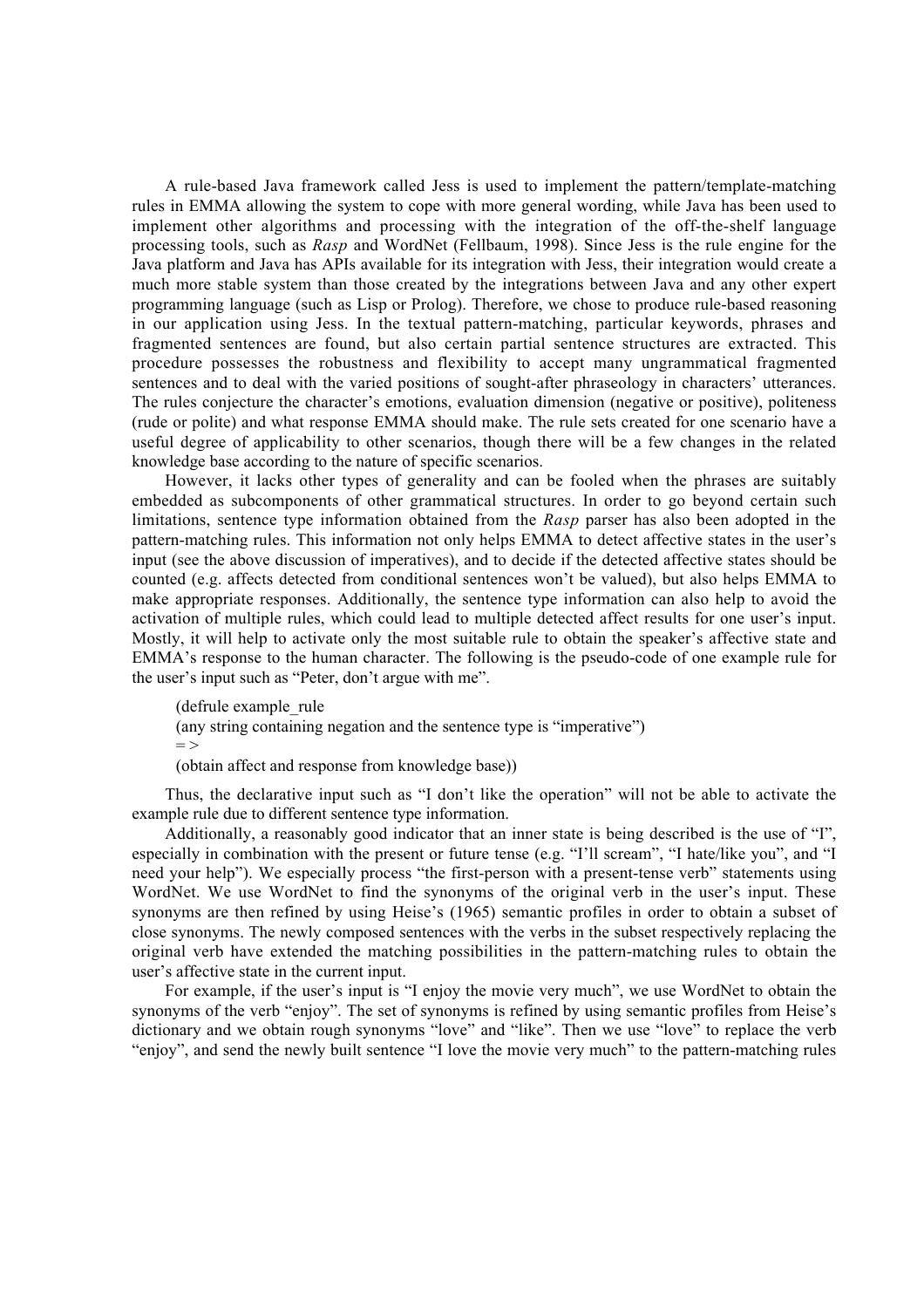in order to obtain the speaker's affective state and EMMA's response. If we cannot successfully obtain such information, we will build another input sentence using the other synonym "like" and send the sentence "I like the movie very much" to the pattern-matching rules. In general, using WordNet provides us with the benefit of making our affect detection approach more generalised.

After the automatic detection of users' affective states, EMMA needs to make responses to the human characters during the improvisation. We have also created responding regimes for the EMMA character. Most importantly, EMMA can adjust its response likelihood according to how confident EMMA is about what it has discerned in the utterance at hand. Some example transcripts collected during user testing are displayed in section "The user study  $-$  AI branch testing".

## B. Metaphorical Language Processing in EMMA

The metaphorical description of emotional states is common and has been extensively studied (Fussell & Moss, 1998) – e.g. "He nearly exploded" and "Joy ran through me," where anger and joy are being viewed in vivid physical terms. Such examples describe emotional states in a relatively explicit if metaphorical way. But affect is also often conveyed more implicitly via metaphor, as in "His room is a cess-pit": affect (such as "disgust") associated with a source item (cess-pit) gets carried over to the corresponding target item (the room). We use EMMA as a useful application of theoretical inspiration for metaphor processing.

Our approach to metaphor handling in the EMMA affect-detection module is partly to look for stock metaphorical phraseology and straightforward variants of it. As an example of stock phrase handling, insults in e-drama are often metaphorical, especially the case of animal insults ("you stupid cow", "you dog"). Particularly the "second-person/a singular proper noun + present-tense copular form" statements (such as "you're a rat", "Lisa is a pig") and the second-person phrases (such as "you dog") are often used to express insults. In the EMMA affect-detection module, we use Rasp to locate input of this kind. We have also employed an on-line animal-name dictionary (http:// dictionary.reference.com/writing/styleguide/animal.html), including names of animals, animal groups, young animals, etc., since usually calling someone a baby animal name (e.g. "puppy") may imply affection while calling someone an adult animal name could convey an insult. Then we use this animal-name dictionary to find out if there is any potentially insulting/affectionate animal name present in the "second-person/a singular proper noun + present-tense copular form" statements or in the second-person phrases. If there is, then we will use WordNet to analyse the animal name. If WordNet provides the semantic information of the animal name containing the description of the characteristics of a person/woman/man, such as "an adjective + person/woman/man", then we will classify input of this kind as metaphorical language. Additionally, we also use another semantic profile developed by Esuli and Sebastiani (2006) to obtain the evaluation value of the adjective preceding the word "person/woman/man". If it is negative (e.g. "a disagreeable person", "a disgraceful person"), then we classify the user's input as metaphorical insulting language. If it is positive (e.g. "a lovely person", "a famous man"), then the user's input will be considered as metaphorical affectionate language. Otherwise, the user's input will be regarded as metaphorical objective language. We list a run-time example in the following:

 $\leq$ the bully (Mayid)  $>$ u r a pig, Lisa!! Reasoning:

1. Rasp detects such input: "second-person + present-tense copular form";

2. Using animal-name dictionary to find out an animal name in the input: "pig";

3. WordNet: pig -> "a disagreeable woman";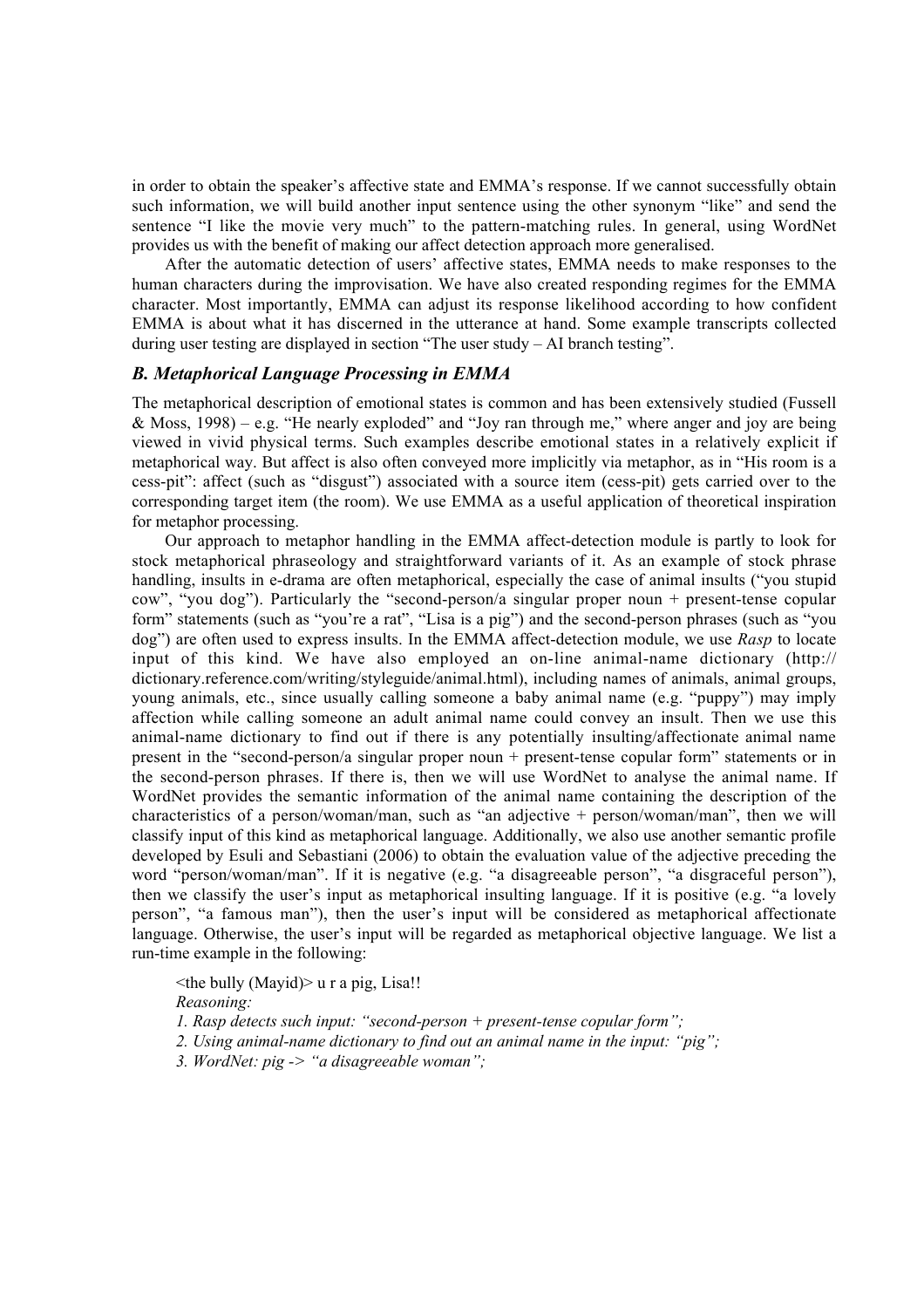4. Semantic dict<sup>1</sup>: "disagreeable"-> negative;  $5.$  => metaphorical insulting language + strong intensity (exclamation marks); 6. The bully seems very rude. <the AI character>Mayid, that's enough.

 However, in some cases, WordNet is not able to provide any characteristics of human beings as one potential explanation for an animal name. In such cases, our system is not capable of sensing the metaphorical expression and the affect implied in it (see the following example).

<the bully (Mayid)> u r a donkey, Lisa!!

Reasoning:

 $\overline{a}$ 

1. Rasp detects such input: "second-person + present-tense copular form";

2. Using animal-name dict to find out an animal name in the input: "donkey";

3. WordNet: donkey -> "ass" (no explanation such as any characteristics of a human being);

 $4. \Rightarrow$  not metaphorical language + strong intensity (exclamation marks);

5. No affect detected and affect intensity discounted.

 $\leq$ the AI character> r u an animal lover?

In order to solve this problem, we intend to create a semantic dictionary with different semantic tags for young and adult animal names. As we mentioned earlier, calling someone an adult animal name may indicate an insult, while we may infer affection if calling someone a baby animal name. When WordNet fails, we may resort to the semantic dictionary to obtain the tags for the animal names mentioned in the user input. Then we could at least infer if the user input implies an insult or not.

Not only might animal names present in the above statements convey affective states, but also the use of special person-types (e.g. "freak") or mythical beings (e.g. "devil", "angel") could imply insults or approbations. Thus if there is a noun, but not an animal name, present in the "second-person/a singular proper noun  $+$  present-tense copular form" statements or in the second-person phrases, then we collect all of its synonyms using WordNet. If any of the special person-types or mythical beings collected in previous e-drama transcripts is shown among the synonyms, then we conclude that it has an insulting/affectionate flavour.

Sometimes, adjectives instead of nouns are used to directly convey affective states, such as "Lisa is a stupid girl", "you're a good mum" and "you stupid boy". If there is no noun present in the above statements or we are not able to obtain any semantic information by only analysing nouns in the above sentence structures, adjectives become very helpful. We could find out the evaluation values of these adjectives, again using the semantic profile developed by Esuli and Sebastiani (2006). In this way, we may at least find a positive or negative flavour in the user's input.

One particular phenomenon of theoretical and practical interest is that physical size is often metaphorically used to emphasize evaluations, as in "you are a big bully", "you're a big idiot", and "you're just a little bully." The bigness is sometimes literal as well. "Big bully" expresses strong disapproval (Sharoff, 2005) and "little bully" can express contempt, although "little" can also convey sympathy or be used as an endearment. Such examples are not only important in practice but also theoretically challenging. Our work on metaphor outside the e-drama research is focused on an approach and system called ATT-Meta (Barnden et al., 2004). This approach is heavily dependent on detailed utterance-meaning analysis and on rich knowledge bases and reasoning processes, and is

<sup>&</sup>lt;sup>1</sup> Throughout, "dict" is to be understood as shorthand for "dictionary".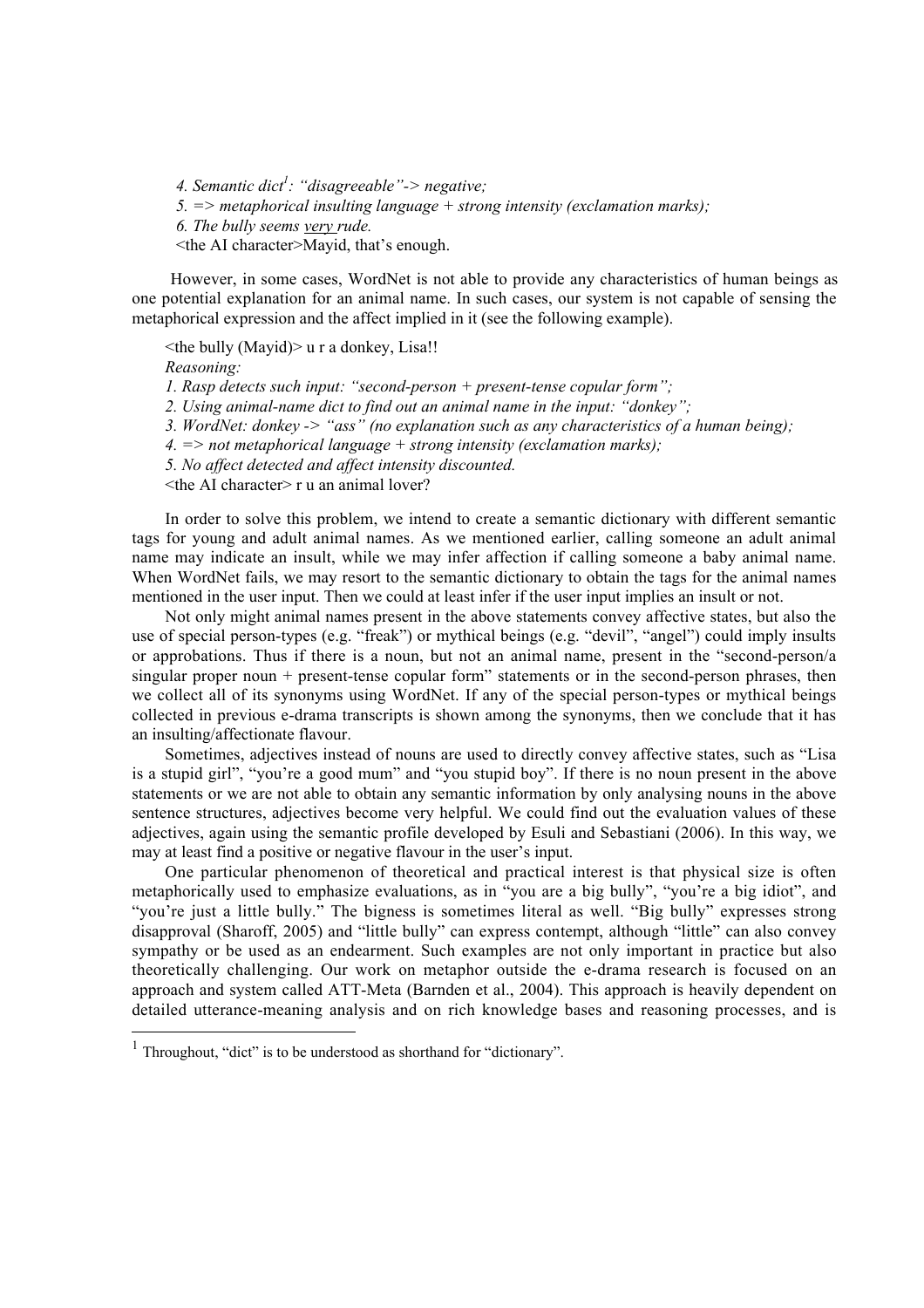currently unsuitable for direct use in the e-drama system. However, examples arising in e-drama transcripts provide useful data guiding the further development of ATT-Meta and can pose useful challenges to current metaphor theory generally.

The functionality we have achieved so far on automatic affect interpretation of metaphorical language in EMMA is still limited. Other complex and challenging metaphorical language phenomena are far beyond the capabilities of our current system. There are also other important factors, such as irony and lies, which could severely challenge the performance of our current system. However, they also indicate where our future strength needs to lie.

## C. One Special Case of Imperative Mood Processing in EMMA

In e-drama transcripts, imperatives have been used intensively to express affective states, such as mentioned above in section A. There is one special case of imperatives that is particularly interesting: "imperative + conjunction + future tense", such as "do it and I'll like it (encouraging)", "eat it and he'll buy more (encouraging)", "do it or I'll kill you (threatening)", etc. Although people may argue that they tend to be more like conditional sentences instead of imperatives, in our case we currently simply regard them as one special case of imperatives since such type of sentences may imply affective states that should be considered during improvisation, while affects detected in conditional sentences usually will not be valued, such as "I like the film if it ends in this way". Rasp regards such special imperative input as question sentences. The further processing of Rasp's output has changed the sentence type to imperatives. In this special imperative processing, we believe that the user implies encouraging if the second part of the input – "future tense" – is followed by a positive verb (e.g. "be brave and I'll support/help you" and "try it and you'll like it"), while the input has a threatening flavour if "future tense" is followed by a negative verb (e.g. "do it or he/she/I will kick/kill/bang you"). First, we use *Rasp* to detect such input and then we will locate the verb in the "future tense". Evaluation value of this verb will be obtained by using the semantic dictionary developed by Esuli and Sebastiani (2006). In this way, we may obtain encouraging or threatening affective states from the user's input, which has been regarded as no emotions at all in the previous processing.

## D. The Affect Detection Model

After the description of various affect processing components, we have summarised these components into one overall affect detection model presented in Figure 7. In order to remind readers, the preprocessing modules are presented in detail in section A. The language phenomena, "second-person/a singular proper noun + present-tense copular form" statements, are described in detail in section B. Special imperatives, "imperative + conjunction + future tense", are demonstrated in section C.

EMMA has adopted these affect processing procedures to detect affective states in users' text input. When EMMA is involved in the improvisation, it plays a minor character in the pre-defined loose scenarios. This character is a close friend of the victim character in the school bullying scenario and a close friend of the leading character who has a terrible disease in the Crohn's Disease scenario. EMMA's responses are mainly determined by its roles in both scenarios and the detected affective states of other characters' text input. E.g. if one character is outrageous, then EMMA will try to mediate the discussion (e.g. "Hey guys, let's all calm down"). If the big bully insults the victim, then EMMA will stand up for its friend and stop the bullying (e.g. "Mayid, is that the way you talk to people"). EMMA will show its sympathy and support if the sick character in the Crohn's Disease scenario worries about his disease and side-effects of the operation (e.g. "Peter, you'll get better and I'll sleep in the hospital with you").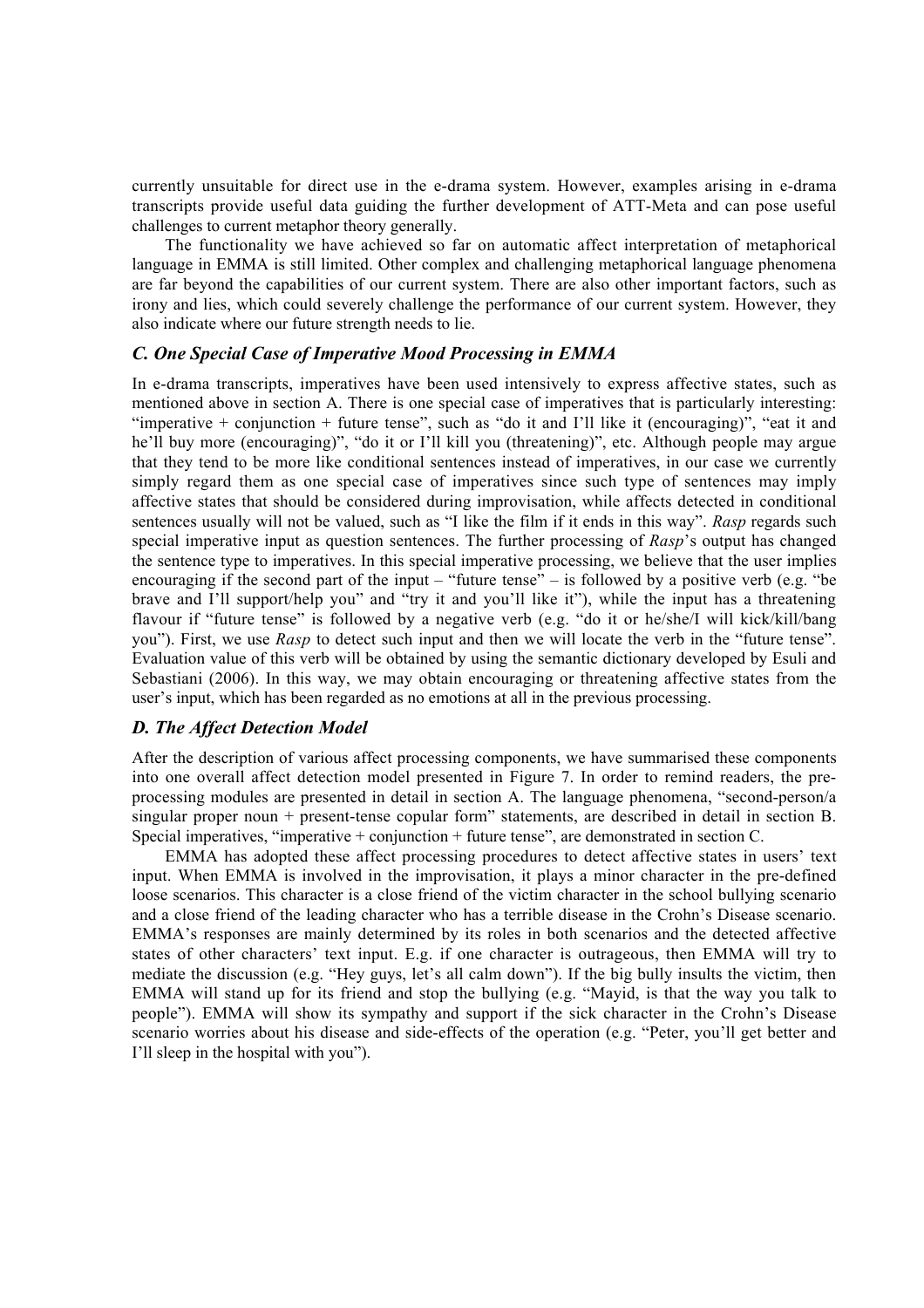

Fig.7. The affect detection model.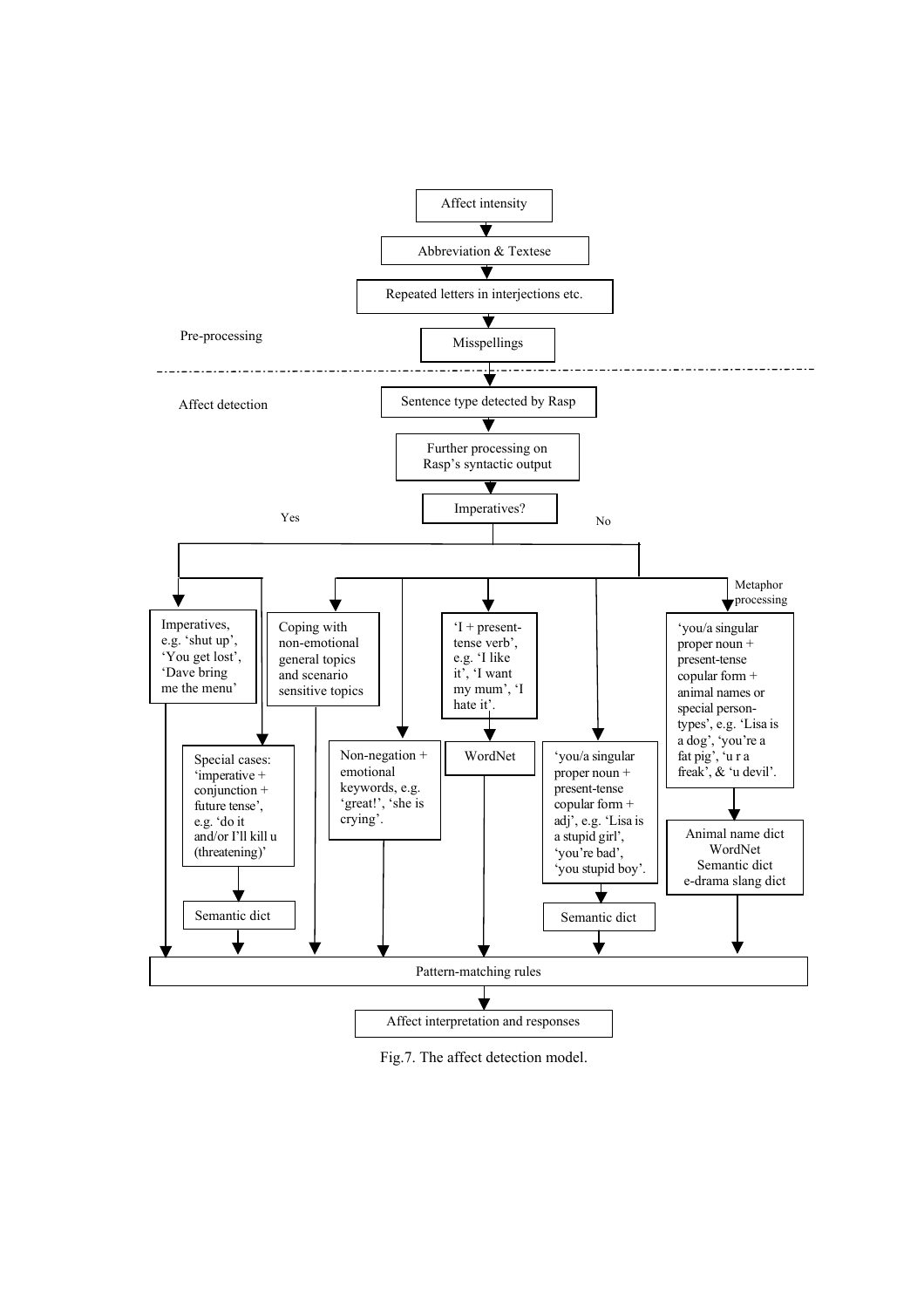The detected affective states in the user's text input and EMMA's responses to other characters have been encoded in an XML stream, sent to the server by EMMA. Then the server broadcasts the XML stream to all the clients so that the detected affective states can be picked up by the animation engine to contribute to the production of 3D gestures and postures for the avatars. In the following section we will discuss the generation of emotional believable animation.

## THE USERS' AVATARS AND EMOTIONAL ANIMATION

The topics discussed in the e-drama scenarios are often highly emotionally charged and this is reflected in the animation of the characters. Each participant in e-drama has their own animated graphical character (avatar). In order for the characters to enhance the interaction the characters all have emotionally expressive animations. Garau et al. (2001) point out that avatars that do not exhibit appropriate emotional expression during emotionally charged conversation can be detrimental to an interaction. The problem with animated avatars is that they can be very complex to use if users have to directly control the avatars' animation. Vilhjálmsson and Cassell (1998) have shown that users find controlling the expressive behaviour of animated avatars difficult and their experience and interaction are improved if they use an avatar whose behaviour is controlled autonomously. This is due partly to the complexity of controlling expressive behaviour, but also due to the sub-conscious nature of many types of expression. As people produce expressive behaviour sub-consciously they are not explicitly aware of which behaviours are produced and therefore find it difficult to consciously control the character's behaviour. We therefore have an autonomous model of affective animation for our avatars based on the affective states detected in users' text input. These detected affective states control the animation of the user avatars using the Demeanour expressive animation framework (Gillies & Ballin, 2004). This system makes it possible to express the wide range of emotions detected by EMMA and also takes contextual information into account. The expressive animation displayed by the characters takes two forms. The first concerns attention in group social interaction while the second is the expression of emotion through animation. The overall architecture used is shown in Figure 8.

#### Social Attention

E-drama deals with social interactions in groups of three to five people. This adds some complexity over and above the case of a two-person interaction. One particular area of complexity is social attention, which member of the group does an avatar concentrate on at a given time? This is an important aspect of animation for two reasons. Firstly it is important for animating the avatars' direction of gaze. Avatars will look at the other avatars they are attending to. Secondly, and perhaps most importantly, the avatars should respond to the behaviour of the people they are attending to. In the next section we discuss how the avatars respond to each other.

There have been numerous models of gaze behaviour developed for animated virtual characters. Some such as those of Chopra-Khullar and Badler (1999) or Gillies and Dodgson (2002) deal with gaze directed to inanimate objects in the environment. Others deal with social interaction. The model used by BodyChat (Vilhjálmsson & Cassell, 1998) uses gaze as an important factor in determining turn taking in conversation. Lee et al. (2002) and Vinayagamoorthy et al. (2004) extend this type of model with a statistical model of saccade behaviour based on data from real conversations. The Rickel gaze model (Lee et al., 2007) takes into account a very wide range of factors that can influence gaze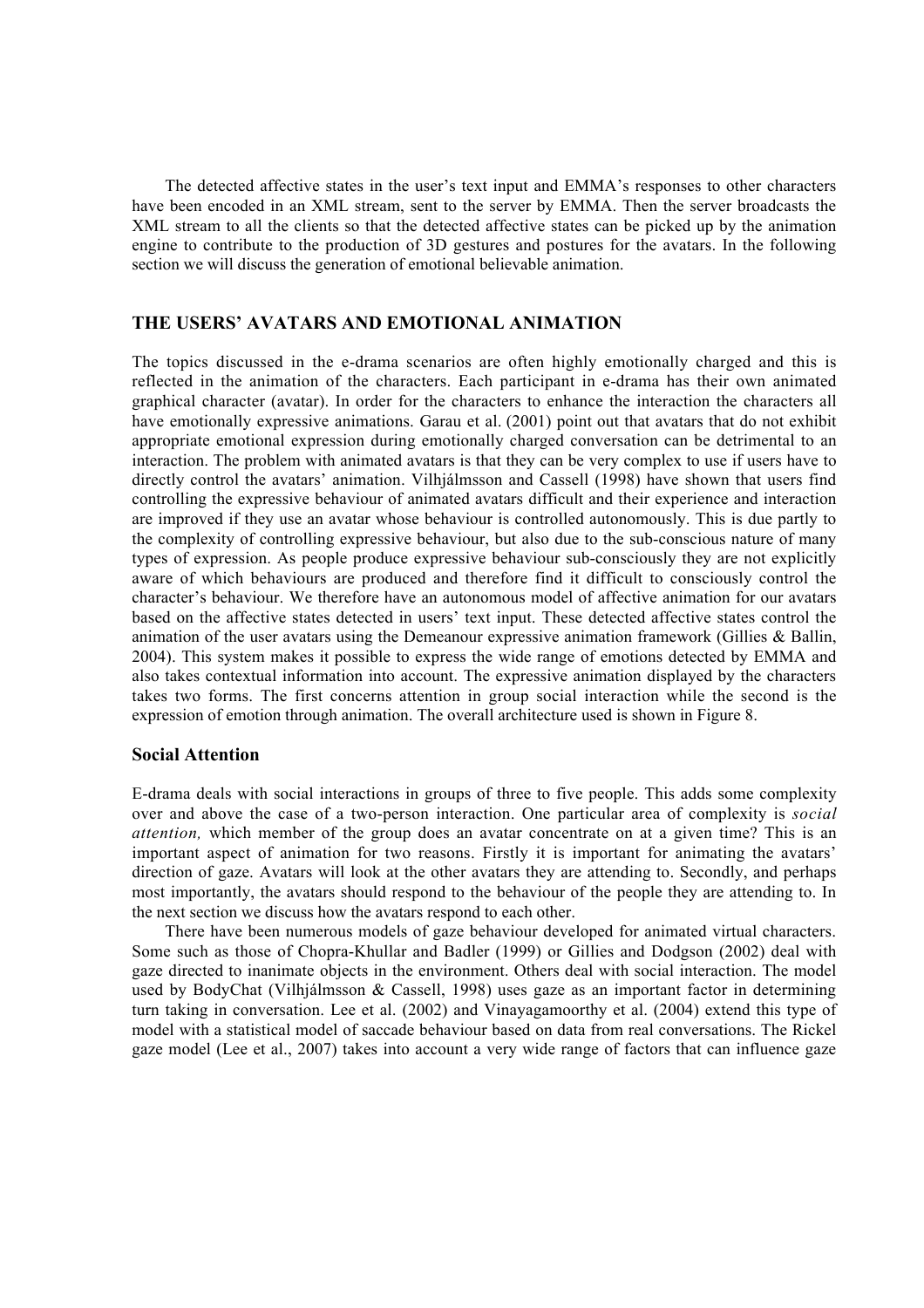including social, cognitive and emotional factors. These existing models are primarily aimed at two party conversations, so we have developed a model of gaze, that is based on the same principles as the models mentioned but extends them to handle the type of multi-party conversations found in e-drama.



Fig.8. The character animation system.

We have developed a novel model for creating social attention behaviour for avatars. The model assumes that the avatar will have a single focus of attention at a given time (though there may be some peripheral attention, we assume the effect on behaviour is minimal). This focus of attention will either be another avatar, some aspect of the scene or an "attending to nothing" focus. As the non-avatar foci are less behaviourally important in this context (where the scene does not contain objects salient to the conversation) we model them simply as looking at random locations. Our model therefore has to choose between attending to the different avatars in the scene or a random location, and also decide how long to spend on a given focal point.

The model is based on statistics, presented by Argyle (1976), on the proportion of time spent looking at the conversational partner in two person conversation. In order to determine an avatar's attention the model uses two statistics, the maximum proportion of time spent attending to (looking at) another avatar (attention proportion) and the maximum length of time spent continuously looking at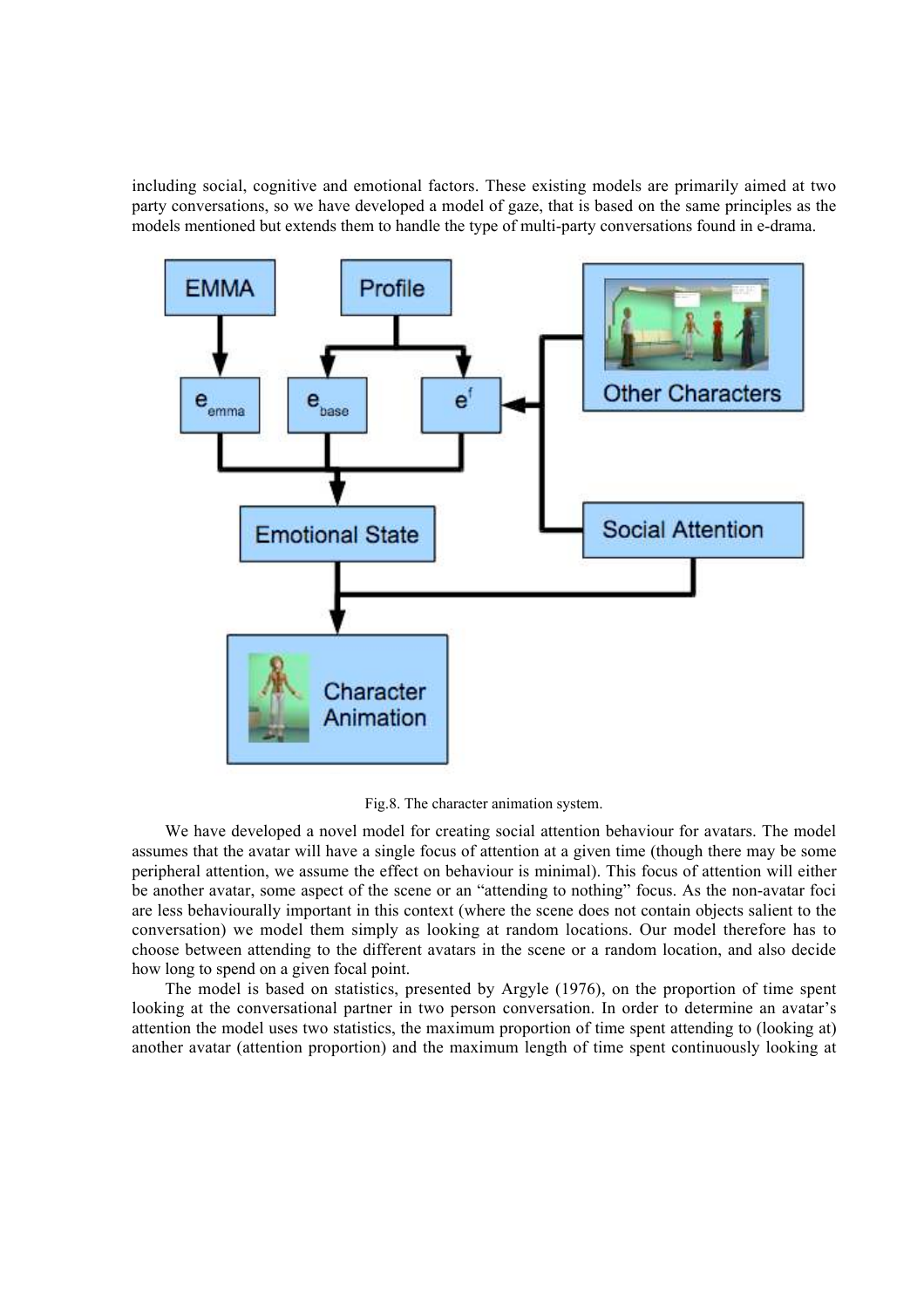another avatar (maximum gaze length). These statistics are highly affected by the state of a conversation, and in particular who is talking. Argyle gives separate statistics for gaze while talking and while listening. These statistics can readily be translated into attention proportions and maximum gaze lengths for two situations. The first is the statistics for an avatar attending to other avatars while talking. The second is for attending to another avatar that is talking, while not talking. These are sufficient for a two-person conversation in which there is normally one listener and one speaker (or possibly two speakers), but in groups there is also the possibility of listeners attending to each other as well as the speaker. What is needed are attention proportions and maximum gaze lengths for avatars that are not talking and attending to other avatars that are not talking. As we lack empirical data for this condition we assume that the values in this case are much smaller than in the other case. Table 1 shows the values used in our model for the three conditions, *talking*, *listening* and *neither*.

Table 1 The attention statistics used in our model

|           | <b>Attention proportion</b> | <b>Maximum gaze length (seconds)</b> |
|-----------|-----------------------------|--------------------------------------|
| Talking   |                             |                                      |
| Listening |                             |                                      |
| Neither   |                             |                                      |

These statistics are used by our algorithm to determine an avatar's focus of attention. A new focus is chosen based on the difference between the current proportion of time attended to and the target proportion given in Table 1. This ensures that avatars that have not been sufficiently attended to have a high probability of being chosen, and avatars that have exceeded the target proportion are not chosen. The current focus is maintained until the time spent looking at it exceeds the maximum gaze length. The algorithm is summarized as follows:

- 1. For each candidate avatar, i:
	- 1.1. update state(i)  $\in$  {talking, listening, neither}
	- 1.2. update attention proportion target AP target(i)
	- 1.3. calculate current attention proportion  $AP(i)$
	- 1.4. calculate probability of choosing candidate
		- a)  $P(i) = AP(i) AP$  target(i)
		- b) if  $P(i) < 0$  then set  $P(i) = 0$
- 2. normalise all probabilities  $P(i)$
- 3. select focus = i with probability  $P(i)$ 
	- 3.1. if all candidates have  $P(i) = 0$ , then select a random location
- 4. when the current focus has exceeded its maximum gaze length repeat from step 1

The avatar is animated as looking at its current focus of attention by turning its head towards the focus. However, the use of the focus of social attention is not merely used as a cosmetic gaze model for animation purposes. As pointed out by Gillies et al. (2002), it is important the external animation of an avatar's gaze is linked to the internal perceptual processes that are used to determine its behaviour in such a way that they combine to reinforce the "readability" of the behaviour. We therefore use the focus of attention in a fundamental way to determine the behaviour of our avatars, as described in the next section.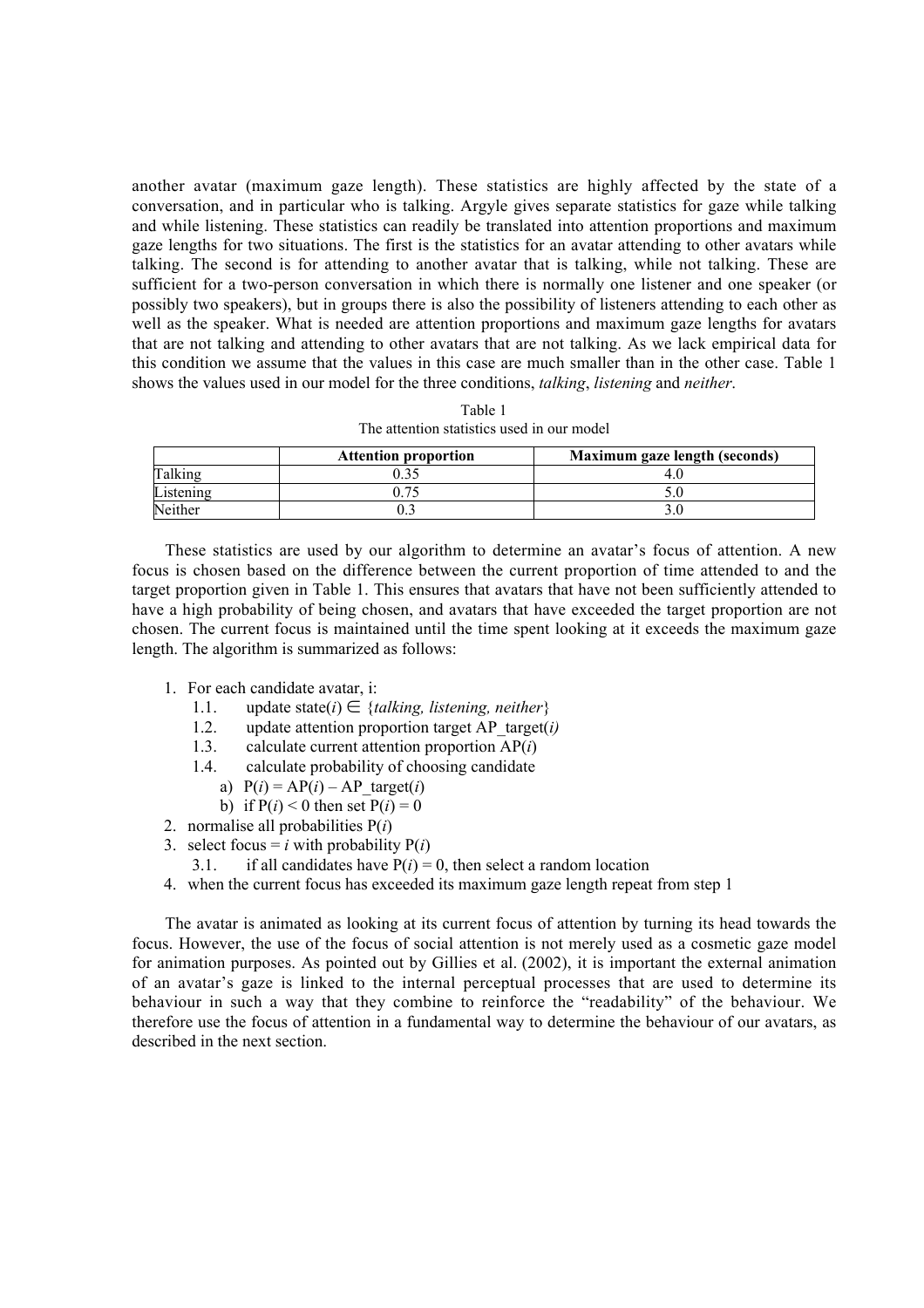#### Emotional Expression

The expressive animation engine, Demeanour, makes it possible for our characters to express the affective states detected by EMMA. When EMMA detects an affective state in a user's text input, this is passed to the Demeanour system attached to this user's character and a suitable emotional animation is produced. However, the emotions detected for an avatar by EMMA are not the only form of affective information available for animating the avatars. There is considerable contextual information that can be used to augment the expressive animation. Firstly, as well as expressing their own emotions avatars should respond to the strong emotional expressions of other participants. If an avatar produces a strong affective state then other avatars will also produce a milder response. Secondly, interaction with e-drama involves taking part in a well-defined scenario and each participant plays a well-defined character with particular personality traits and relationships with other characters. Information about the characters in the scenario can be used to shape the affective responses of the avatars. Certain characters may have innate predispositions to certain emotions, which might be interpreted as a personality feature or a mood lasting for the whole role-play. For example, a character suffering from Crohn's disease might have a tendency towards sadness. This type of personality trait may be expressed by a default, low-level emotional state. Another influence of the characters being played is that the relationships between characters should influence how characters respond to each other. The response an avatar makes to another participant's emotional state should depend critically on the relationship between them. For example, in the Homophobic Bullying scenario we use, the relationship of the bullied character to his friend is very different from his relationship to the bully, and this should be reflected in the affective responses. For example, when the bullied character is sad, the friend responds with an empathic response of sadness, whereas the bully responds with a gloating response of happiness. Adding this information from the scenario to the animation system not only improves the quality of animation, but it also reinforces the personalities of the characters through their animations, and thus helps the participants to better role play their assigned parts.

EMMA is able to detect a wide range of complex emotions and mental states. This means the emotion generation system we use cannot be limited to a small set of emotions such as the basic emotions (Ekman, 1982) that are often used by emotional animation systems. The range of different mental states means that the types of movement used to express those mental states are very diverse. Many emotional animation techniques such as interpolation based methods (Rose et al., 1998) are not suitable because they animate a single type of movement (or a small set) in different emotional styles. With many of the emotions that e-drama handle it is as much the choice of movement that expresses the emotion as the style in which it is performed. For this reason we animate the characters using sets of emotion specific movements that are localized to specific areas of the body. New animations are generated by applying different animations to different parts of the body.

Demeanour is able to animate the wide range of heterogeneous mental states that EMMA can detect, and does so using both the output of EMMA and other contextual information. Each avatar is capable of a number of different emotions, each with a numerical value. The values are calculated based on three factors, a term representing the character's innate emotional tendencies, a term representing the output from EMMA, and a term representing responses to other avatar's emotions. The following equation is used:

$$
e^i = e^i_{\text{base}} + e^i_{\text{emma}} + \sum_{\hat{e}} w^{\hat{f}}_{\text{ee}} \hat{e}^f \tag{1}
$$

Where  $e^i$  is the value of an emotion e for character i,  $e^i_{base}$  represents the innate emotion tendency and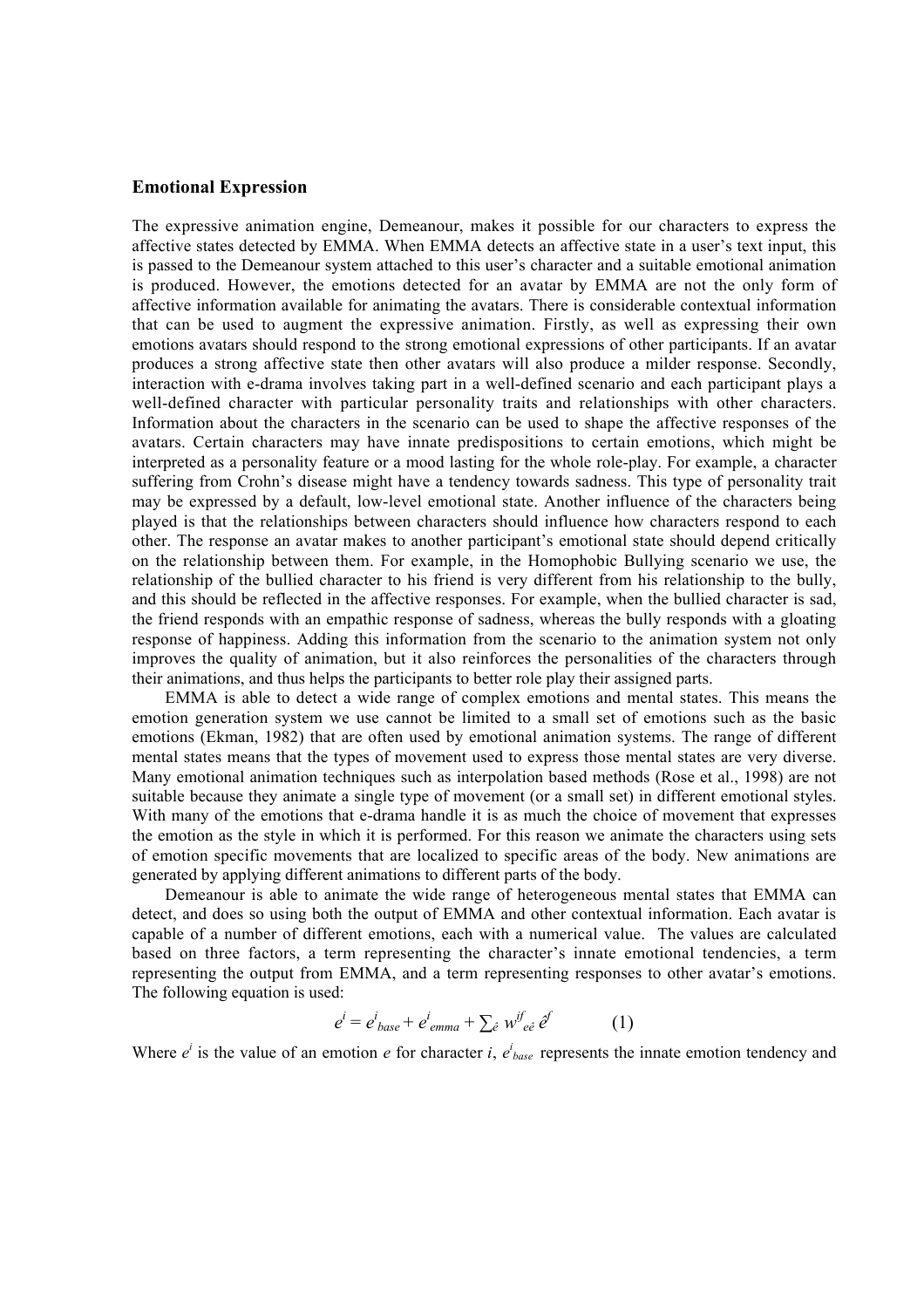$e^{i}_{\text{emm}a}$  is the value calculated by EMMA. When determining responses to other avatars, the social attention model described in the previous section is used to determine what to respond to. The avatar will only respond to emotions expressed by its current focus of attention, thus making responses realistic, by following human attention patterns, and easy to understand, as the avatar's gaze should make it clear what a given response is to. Thus in the final term we sum over all possible other emotions  $\hat{e}^f$  of the focus of attention, and weight it by a value  $w^{if}_{e\hat{e}}$  which is used to represent the relationship between the avatar and the focus of attention. It is the weighting of the effect of character f's emotion  $\hat{e}$  on the emotion  $e$  of character i. For example, a positive value for  $w^{ij}_{e\hat{e}}$  can represent empathy while a negative value can represent hostile relationships. Each character has a separate value of  $e^i$  for each emotion e, and a value  $w^{if}_{e\hat{e}}$  for each emotion and each other character j in the scenario. This provides a rich set of parameters with which to describe the relationships and personalities required by an emotionally intense scenario such as the ones used in e-drama.



Fig.9. Examples of emotional animation: uncertain, negative, threatening, reproachful, sad, approving, grateful.

Once values for  $e^{i}$  have been calculated, they are used to generate affective animation. The emotion of the character is chosen as the emotion with the highest value of  $e^i$ . The animation system is based around a set of short animation clips. These clips are grouped into sets of clips, each group representing one of the possible emotions. The current emotion is animated based on the clips in its group. A subset of the clips is chosen at random and they are combined together to produce a new animation. Each clip only affects an individual part of the body (torso, legs, arms) and thus several clips can be easily combined at the same time, as shown in Figure 10. In order to produce varied behaviour over long time periods, every few seconds a new set of clips is chosen from the group of the current affective state, and these new clips are used to generate a new animation. Examples of affective animations are shown in Figure 9. The animation system also implements affective decay. Any emotion will eventually revert to a neutral state if it is not replaced by a new one. The time taken to revert to a neutral state is chosen randomly for each event, with a constant mean and variance for all emotions.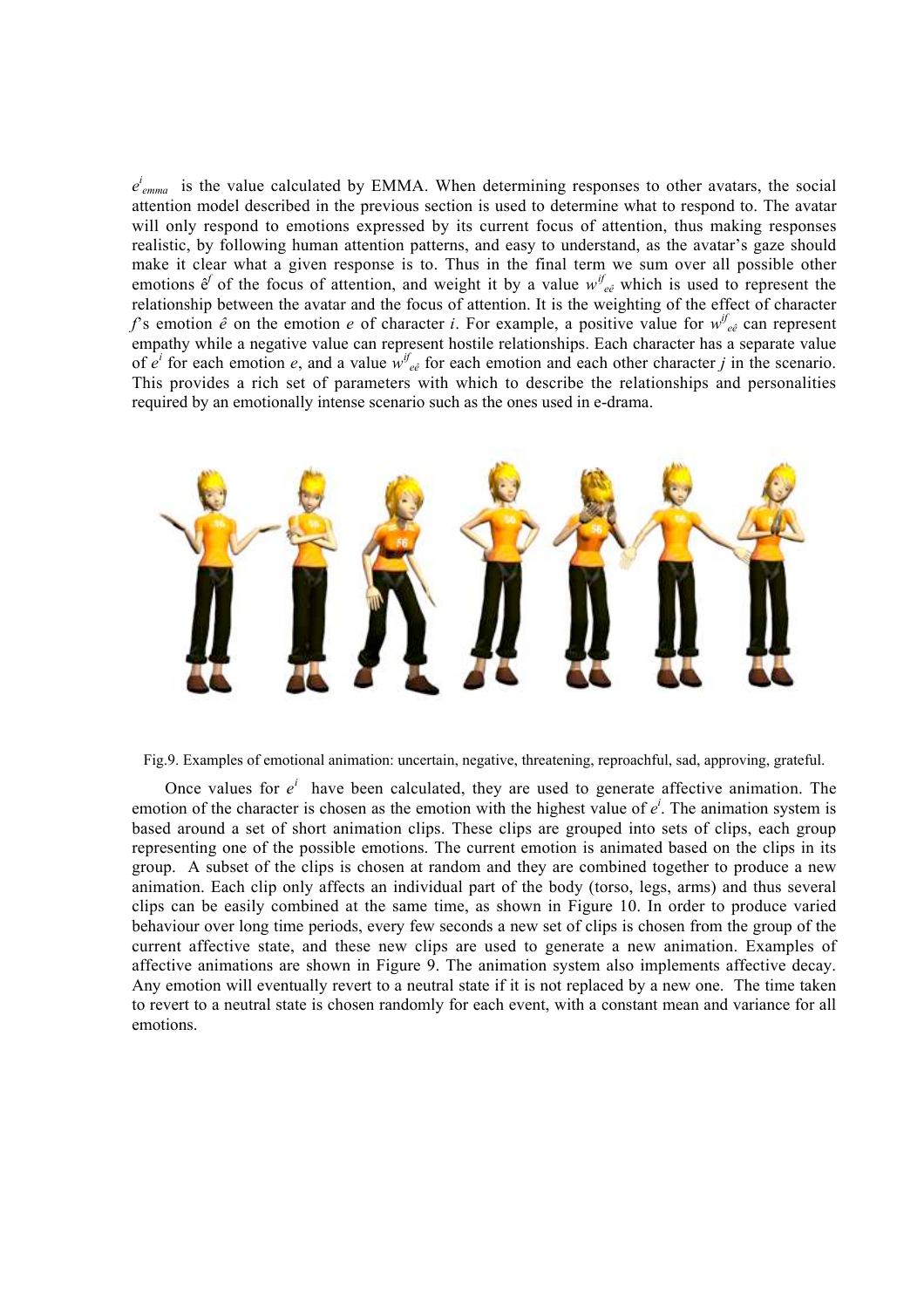

Fig.10. Combining animations from different body parts to create a complete animation.

## THE USER STUDY – 3D BRANCH TESTING

Our first user study involved two trials of the prototype 3D e-drama application. These were completed in July and October 2006, as new animation capabilities were added to the prototype system (see Figure 11). This section describes the scenarios, the user study and results.



Fig.11. Children using the 3D version of e-drama (new version).

## **Objectives**

The main objective of the study was to test whether a 3D interface, and affective character animation improved the role-playing experience of the users of e-drama. In detail we had 3 hypotheses: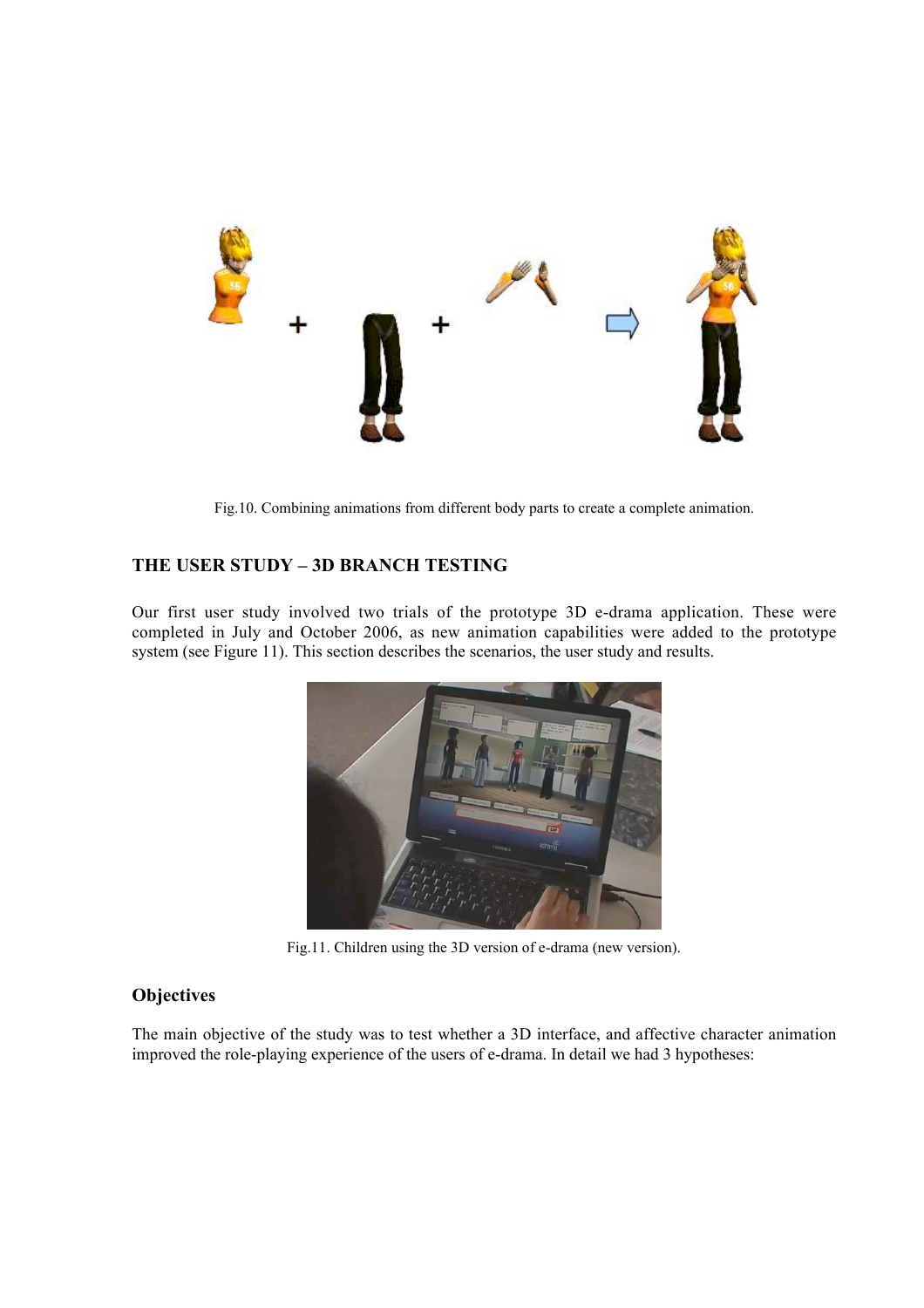- 1. The participants would prefer 3D avatars and avatars with affective animation, that is their subjective appreciation of the avatars would improve with a 3D system and further improve with affective animation.
- 2. The quality of social interaction would improve slightly with a 3D environment and greatly with affective animation.
- 3. Other, general, measures of the quality of the experience (enjoyment, presence) would improve with a 3D environment and further with affective animation.

## The Scenarios

Three scenarios were used in the user testing; the first was entitled "Big Night Out" which was delivered in the 2D version and served as a warm up; the other two delivered with AI characters in the 3D version were homophobic bullying and Crohn's disease. In each case, introductory videos produced by Maverick TV were shown to the trialists. This additional video material helps participants identify with the sensitive issues being explored in the scenarios. In these scenarios, Mr Dhanda (Homophobic Bullying) and Dave (Crohn's Disease) are AI characters driven by EMMA.

## Big Night Out

In this scenario, five teenagers – Jenny, Pip, Paul, Imran and Leigh – plan to meet after school to go to the Megabowl club, which opens on that night. Since they are too young to be allowed to enter, Jenny, who lives with her single mum, has got some fake IDs. She has also stolen her mum's credit card. Pip is worried that they will be found out and his family will be disappointed with him. The other three are also engaged in discussing whether or not they will use the fake IDs to enter the club.

## Homophobic Bullying

In this scenario the character Dean (16 years old), captain of the football team, is confused about his sexuality. He has ended a relationship with a girlfriend because he thinks he may be gay and has told her this in confidence. Tiffany (ex-girlfriend) has told the whole school and now Dean is being bullied and is concerned that his team mates on the football team will react badly. He thinks he may have to leave the team. The other characters are: Tiffany who is the ring leader of the bullying, and wants Dean to leave the football team, Rob (Dean's younger brother) who wants Dean to say he is not gay in order to stop the bullying, Lea (Dean's older sister) who wants Dean to be proud of who he is and ignore the bullying, and Mr Dhanda (PE Teacher) who needs to confront Tiffany and stop the bullying.

#### Crohn's Disease

In this scenario the character Peter has had Crohn's disease since the age of 15. Crohn's disease attacks the wall of the intestines and makes it very difficult to digest food properly. The character has the option to undergo surgery (ileostomy) which will have a major impact on his life. The task of the role-play is to discuss the pros and cons with friends and family and decide whether he should have the operation. The other characters are: Mum, Janet, who wants Peter to have the operation, Matthew (older brother) who is against the operation, Dad, Arnold, who is not able to face the situation, and David (the best friend) who mediates the discussion. The setting is a night out for an evening meal.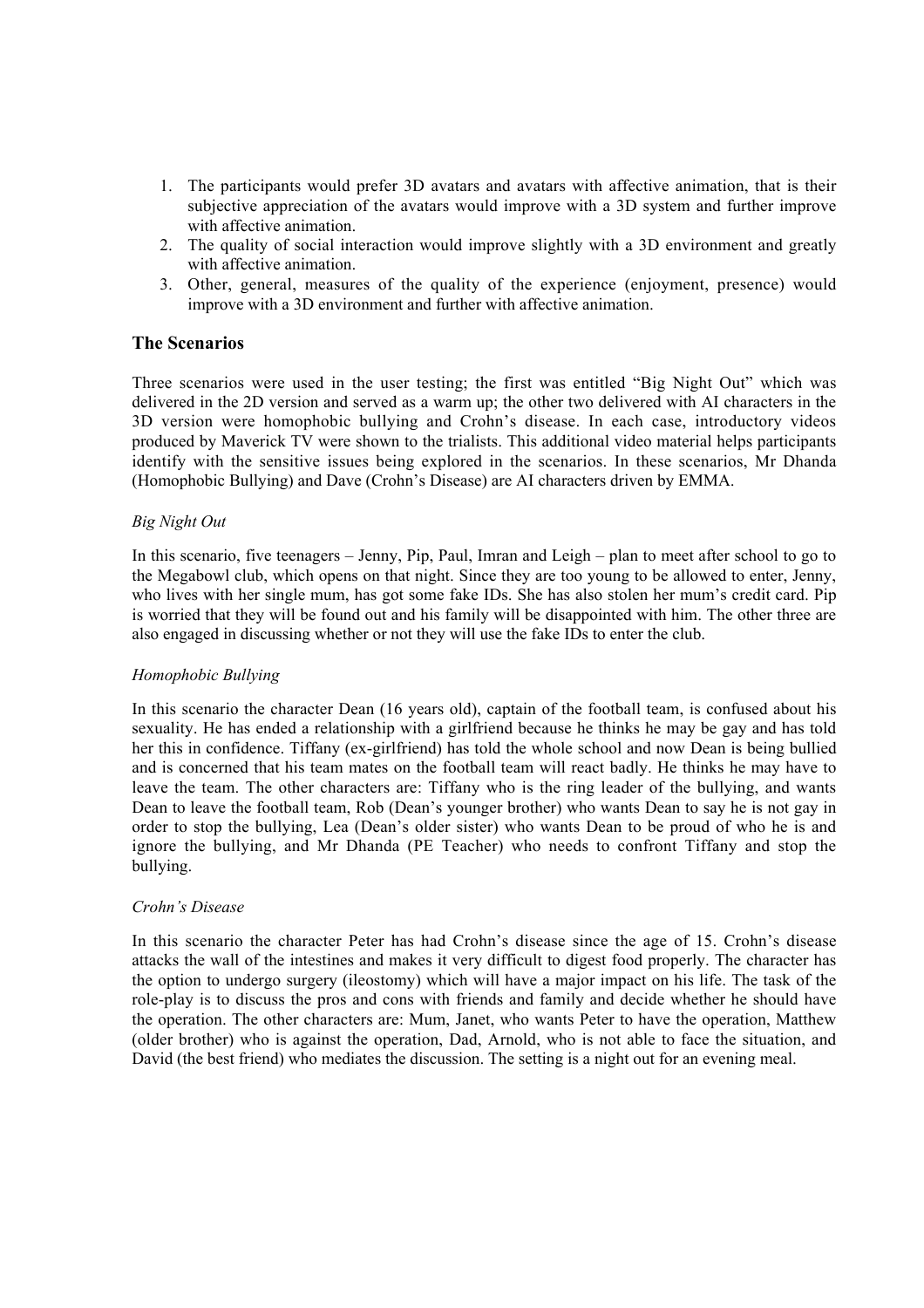## **Procedures**

There were 3 conditions in the user study:

- 1. Hi8us' 2D version with no animation or affect detection
- 2. The 3D version with the automated AI characters but limited animation
- 3. The 3D version with the automated AI characters and full animation

In the version with limited animation the animations only occurred when an emotion was detected by the affect detection component and there was only one animation per emotion. In the full animation condition the full behaviour model described in this paper was used, including social attention, emotional animation and responsive behaviour.

The intention of using the 2D version without affect detection instead of using the 2D version with this function is simply because in the 2D version the users' avatars do not move at all whether the affect detection is activated or not – and visually there is no difference between these two systems. The only functional difference between these two systems is that the system with affect detection involves the AI actor playing the minor characters, while the one without affect detection has all human-controlled characters. In order not to introduce any extra effects to the users of the 2D version, we chose to work with the 2D version without affect detection and the AI actor. However, in order to activate the animation engine using the detected affective states for the 3D versions, we have to include the AI actor and affect detection for both 3D versions to carry out the user study.

The comparison between the 2D version and the 3D versions was performed within subjects while the comparison between the two 3D conditions was performed between subjects. (Such arrangements simply gave us the opportunities to discover directions for further improvements from the testing subjects gradually. There is no deep rationale of such arrangements on testing methodology aspects.) The participants were therefore divided into two groups as show in Table 2.

| Group | $\Gamma$ Condition 1 | Condition 2               |  |
|-------|----------------------|---------------------------|--|
|       |                      | 3D with limited animation |  |
|       |                      | 3D with full animation    |  |

Table 2 Experimental conditions

The two groups were tested in different sessions. Group A used the 2D and 3D versions on different days while group B used them on the same day.

The participants were then asked to role play using the e-drama system for 10-15 minutes per session. They undertook 3 sessions in the first trial but only 2 sessions in the second one. They had less time to undertake the 2D session in the second trial, due to the technical difficulties. We believe that this did not greatly affect the results as there was no significant difference between the scores of the two groups in the 2D condition (other than a low level of significance for the difficulty measure, which as we shall see was not significant in any of the conditions we were actually measuring).

## **Participants**

There were 10 participants per group. The participants were all female aged between 13 and 14 and pupils at Swanshurst School, a Specialist Science College in Billesley, Birmingham. Using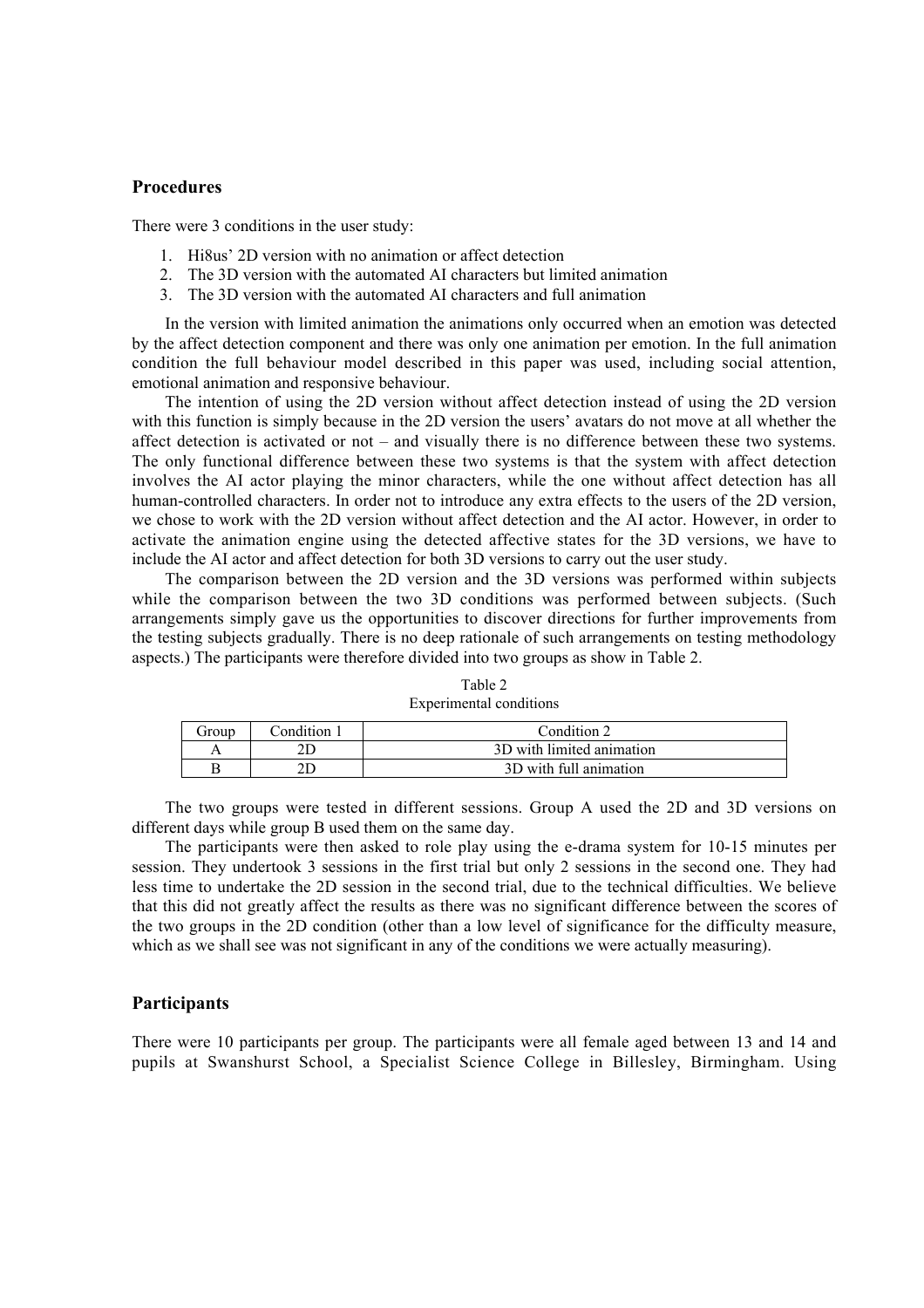participants of the same gender allowed us to control for gender effects in social interaction. An accusation often levelled at 3D interactive environments is that they are mostly aimed at male users. As we wanted to ensure that our software is not solely effective with male users we chose female participants.

The participants were randomly assigned into groups of 4 and given a scenario and character. None of the participants knew who the other members of their group were. However, due to the proximity of the terminals, sometimes they were able to establish the identities of fellow participants.

#### **Measures**

We have used post-experiment questionnaires for measurement. Though, these may be less objective than behavioural (e.g. Friedman et al., 2007) or physiological (e.g. Slater et al., 2006) measures, they make it possible to investigate a wider range of complex factors within the user experience. This was important to understand users' reactions to e-drama as a whole. Participants were asked to complete a questionnaire about their experience with the 2D *edrama* before using the 3D version and a second one after using the 3D version. The two questionnaires were mostly identical, but some minor changes were made to the questions to make them applicable, and 7 questions were added that were not applicable to the 2D version. The first questionnaire had 71 questions and the second had 78. All of the questions were 7 point Likert like scales.

The questions were divided into 7 categories, shown in Table 3. For each participant the mean was taken of their answers to the questions in each category and this was used as their score for that category. The mean was then taken for each condition for each category.

| Category                         | Number of<br>questions | <b>Example Questions</b>                                  |
|----------------------------------|------------------------|-----------------------------------------------------------|
| Enjoyment                        | 12                     | "How much did you enjoy the roleplays?"                   |
| Difficulty                       | 14                     | "I needed help to use e-drama"                            |
| Presence                         | 2                      | "I forgot I was at school when I was doing the role-play" |
| Co-Presence                      | 8                      | "Did you feel close to the group online?"                 |
| Quality of Social<br>Interaction | 6                      | "Did you get to have your say?"                           |
| Own Avatar<br>Appearance         | 3                      | "I wanted the Avatar to look more like me"                |
| Own Avatar<br>Behaviour          | 5                      | "My Avatar was expressive"                                |
| <b>Other Avatars</b>             | 10                     | "I was paying attention to other people's Avatars"        |

Table 3 The categories of questions used for the questionnaires

## Results

The first comparison was between the 2D condition and the two 3D conditions, as shown in Table 4. The main significant result that was obtained consistently between the groups was that the quality of social interaction improved with the 3D condition. Interestingly the participants reported evaluation of the avatars was not significantly different between conditions, except for weak significance in the case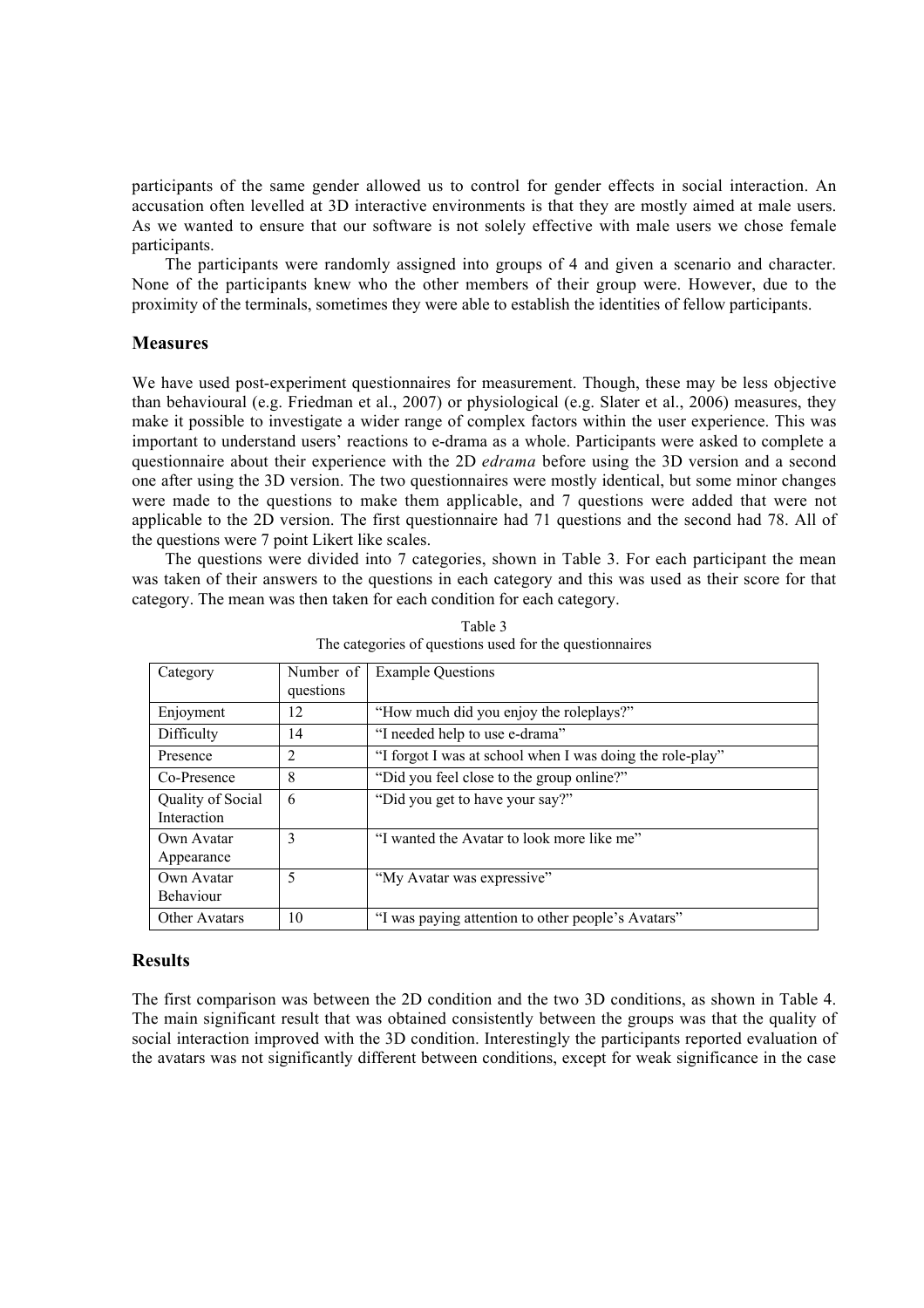of the other avatars in the full animation condition. This might be because the participants did the first questionnaire before doing the 3D version and so were not directly comparing the avatars in the two systems.

Table 4

|                          | and a urpre | $\mu$ uuuuud $\mu$ /0) |          |                   |
|--------------------------|-------------|------------------------|----------|-------------------|
| Category                 | 2D Mean     | 3D Mean                | t-value  | p-value           |
| Group A                  |             |                        |          |                   |
| enjoyment                | 5.075       | 4.875                  | $-0.418$ | 0.680891          |
| difficulty               | 2.042       | 2.07                   | 0.087    | 0.931632          |
| presence                 | 4.9         | 3.6                    | $-3.00$  | $0.007685$ ***    |
| co-presence              | 3.5         | 3.5                    | 0        | 1.0               |
| Social Dynamics          | 4.05        | 4.95                   | 2.347    | $* *$<br>0.030567 |
| <b>Avatar Appearance</b> | 3.266       | 3.7                    | 0.979    | 0.340556          |
| <b>Avatar Behaviour</b>  | 3.3         | 2.9                    | $-0.669$ | 0.511985          |
| Other Avatars            | 4.483       | 4.03                   | $-1.33$  | 0.200126          |
| Group B                  |             |                        |          |                   |
| enjoyment                | 4.5         | 5.516                  | 1.53     | 0.143401          |
| difficulty               | 3.278       | 2.528                  | $-1.494$ | 0.152499          |
| presence                 | 4.8         | 5.35                   | 0.992    | 0.334346          |
| co-presence              | 3.614       | 4.137                  | 1.016    | 0.323092          |
| Social Dynamics          | 3.633       | 5                      | 2.306    | $* *$<br>0.033222 |
| <b>Avatar Appearance</b> | 3.76        | 3.033                  | $-1.568$ | 0.134293          |
| Avatar Behaviour         | 3.85        | 4.96                   | 1.863    | 0.078864<br>*     |
| <b>Other Avatars</b>     | 4.5         | 5.35                   | 2.072    | $\ast$<br>2.072   |

| $14111C +$                                                                                           |
|------------------------------------------------------------------------------------------------------|
| Comparison of 2D and 3D conditions                                                                   |
| (A single $*$ indicates significance to 90% probability, a double $*$ indicates significance to 95%, |
| and a triple $*$ indicates 99%)                                                                      |

The second comparison was between the 3D conditions with limited and full animation, as shown in Table 5.

Table 5 Comparison of limited animation and full animation conditions (A single \* indicates significance to 90% probability, and a triple \* indicates 99%)

| Category                 | Group A | Group B | t-value  | p-value            |
|--------------------------|---------|---------|----------|--------------------|
| Enjoyment                | 4.875   | 5.516   | 1.324    | 0.202072           |
| Difficulty               | 2.071   | 2.528   | 1.186    | 0.251042           |
| Presence                 | 3.6     | 5.35    | 3.719    | 0.001571<br>***    |
| co-presence              | 3.5     | 4.137   | 1.481    | 0.155899           |
| Social Dynamics          | 4.95    | 5       | 0.092    | 0.927714           |
| <b>Avatar Appearance</b> | 3.7     | 3.033   | $-1.862$ | 0.079011<br>$\ast$ |
| Avatar Behaviour         | 2.9     | 4.96    | 4.616    | ***<br>0.000215    |
| <b>Other Avatars</b>     | 4.03    | 5.35    | 3.660    | ***<br>0.001791    |

These results show a significant improvement of the evaluation of the behaviour of the participants own avatar and of the other avatars, demonstrating that realistic animation and emotionally expressive behaviour have a strong effect on people's evaluations of avatars. There was also a significant improvement in presence and a notable but non-significant improvement in copresence showing that this has a real effect on the participant's experience. Interestingly there was a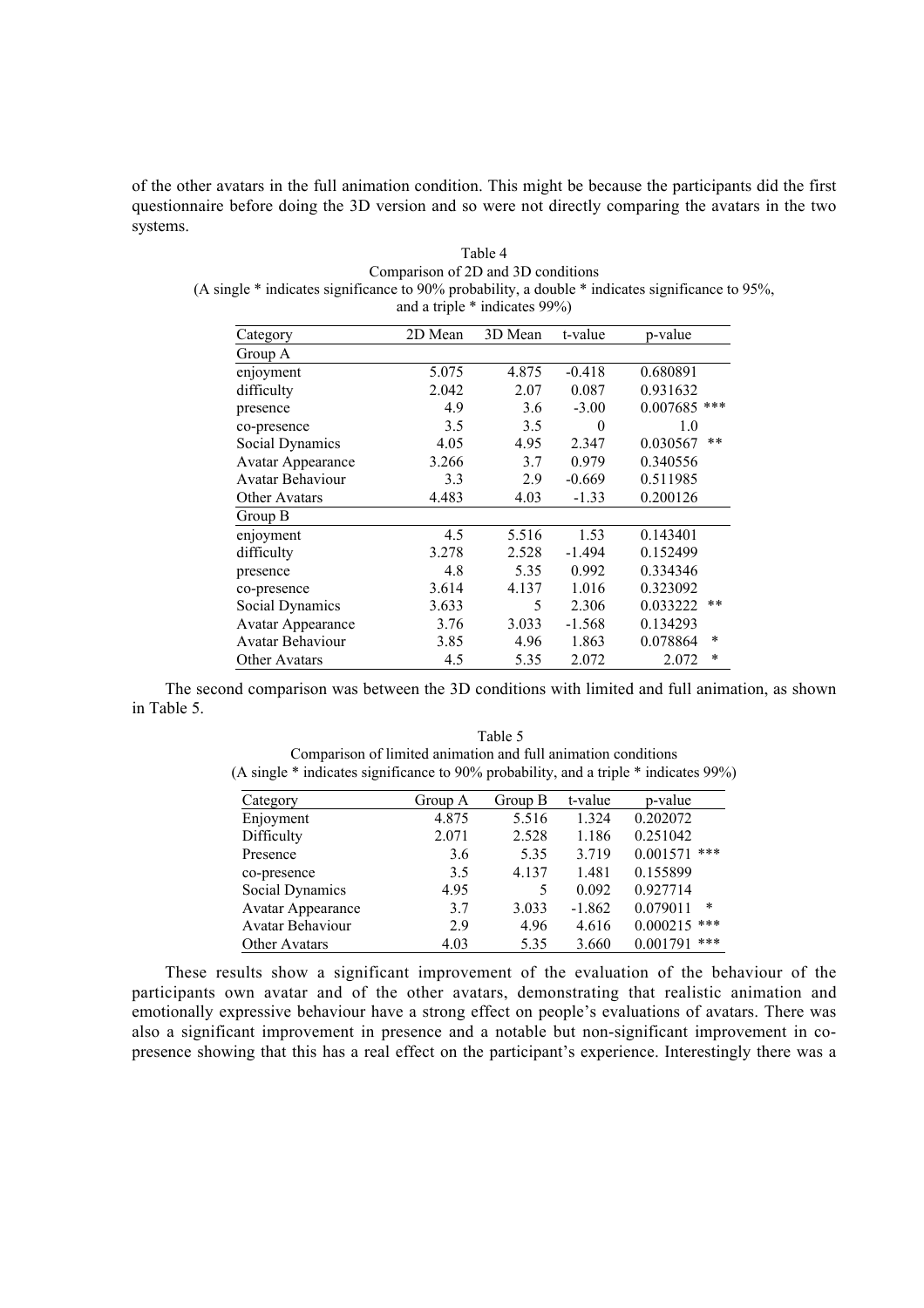weakly significant result that the avatars' appearance was considered worse in the full animation condition. This may be because participants concentrated less on the appearance when the characters' behaviour was more lively.

Following the testing the participants were invited to make comments about their experience in an open interview. Regarding the 3D developments feedback included, "I think it's good that it's 3D because you can sort of.. it gives you more of a vision on how everyone's acting.. sort of thing and how people can react.. because you can sort of see all the shadows and stuff it's more realistic and it gets you.. into it a bit more". Regarding the animation one pupil observed, "They did move differently, like if I said something, erm, like lovingly towards someone they did an action kind of expressing that as well".

## **Discussion**

These results are interesting when compared to our original hypotheses. Hypotheses 1 and 3 seem to be partially confirmed. Simply moving from 2D to 3D does not seem to improve the participant's subjective evaluation of the avatars or any general measures of quality of experience such as enjoyment and presence. However, moving to affective animation does produce strongly significant improvements of evaluation of the avatars' behaviour and of presence. This result seems to indicate that when going to 3D it is important not only to improve the appearance of the avatar but also their behaviour. This result seems consistent with the study by Garau et al. (2003). It also supports the idea that simply moving to 3D does not improve learning or interaction. However, moving to 3D can support new behaviours of styles of interaction, in this case expressive behaviour, which can improve the experience of using an environment. However, the results get more complex when we look at hypothesis 2. Our initial belief was that simply moving to 3D would have a minimal effect on social dynamics, and that affective animation would greatly improve it. This seems intuitive as it is not immediately obvious what moving to 3D contributes to the quality of social interaction, but improving the body language of the avatars would have a strong effect. However, our results show the exact opposite. The only significant improvement in the 3D version was in the quality of social interaction, while it did not improve with affective animation. One possible explanation of the first result is that the ability to visualise the spatial relationships between characters can improve the sense of social interaction. Alternatively, this result might be due to the influence of the AI character, a more detailed study of this aspect is described in the next section. The second result may be explained by the result of Cassell and Thórisson (1999), that in fact simply using emotional expression does little to improve social interaction if basic non-verbal social cues are lacking.

## THE USER STUDY – AI BRANCH TESTING

We have also conducted another branch of user testing with 120 secondary school students during February - September 2006 to evaluate the improvisational AI actor, EMMA. The aim of the testing was primarily to measure the extent to which having EMMA as opposed to a person play a character affects users' level of enjoyment, sense of engagement, etc. (The main intention of involving the AI actor is to reduce the human director's burden, but not to improve the users' experience. We expect the AI actor will not worsen the users' experience and perform as good as another human being if it's involved in improvisation.) We concealed the fact that EMMA was involved in some sessions in order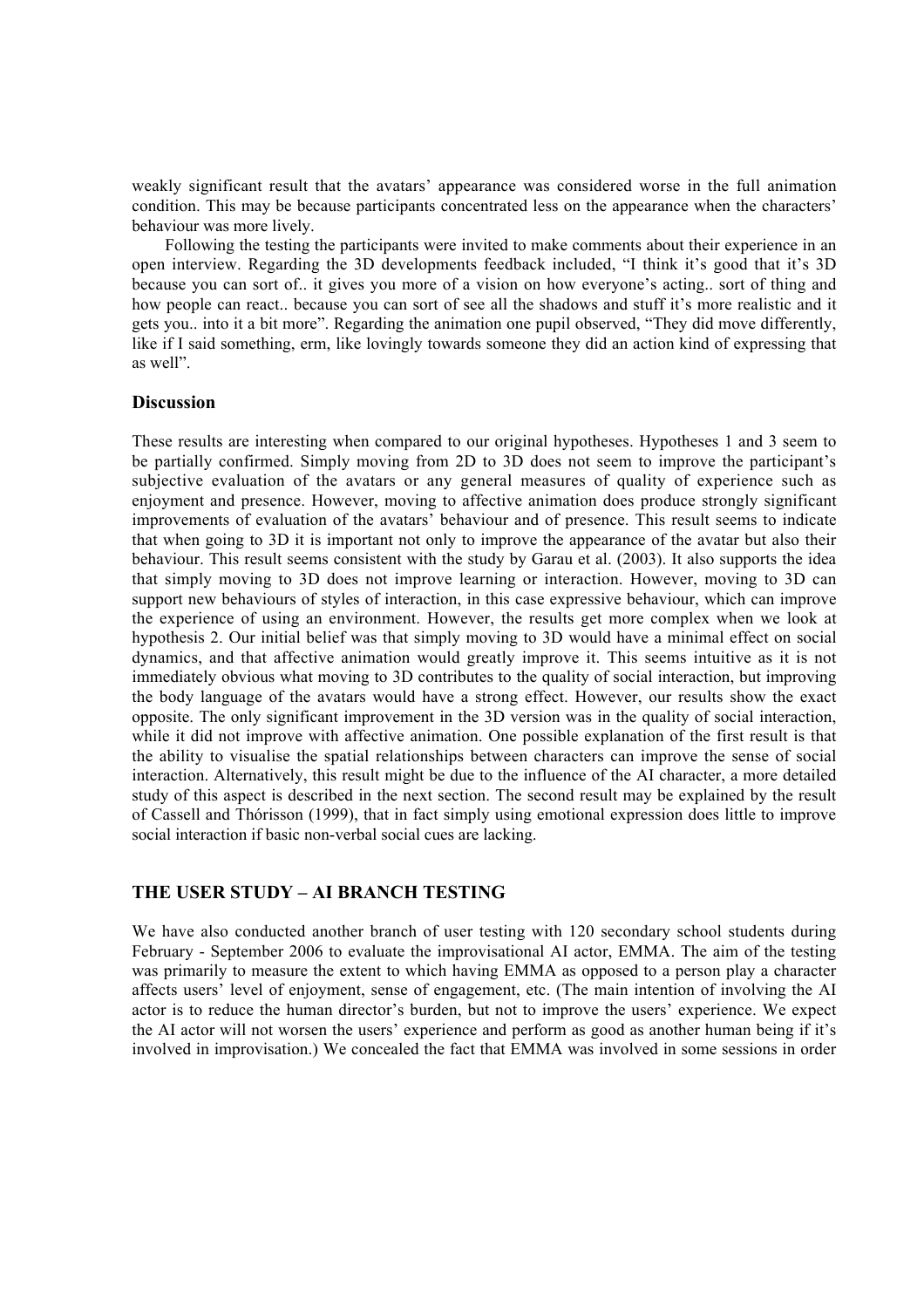to have a fair test of the difference that is made. The scenarios we used for this AI branch testing are Crohn's Disease (the same as the one used for 3D branch testing) and School Bullying (different from the Homophobic Bullying scenario mentioned above). EMMA played "Dave" in both scenarios (in school bullying, Dave is a close friend to the bullied victim and helps to stop the bullying). We obtained surprisingly good results. Having a minor bit-part character called "Dave" played by EMMA as opposed to a person made no statistically significant difference to measures of user engagement and enjoyment, or indeed to user perceptions of the worth of the contributions made by the character "Dave". Users did comment in debriefing sessions on some utterances of Dave's, so it was not that there was a lack of effect simply because users did not notice Dave at all. Furthermore, it surprised us that few users appeared to realise that sometimes Dave was computer-controlled. We stress, however, that it is not an aim of our work to ensure that human actors do not realise this.

The outline experimental methodology used in the 2006 testing was as follows. Subjects were 14–16 year old students at local Birmingham schools. Forty students were chosen by each school for the testing. There was no control of gender. Four 2-hour sessions took place at each school, each session involving a different set of ten students.

In a session, the main phases were as follows: an introduction to the software; a First Improvisation Phase, where five students are involved in a school bullying improvisation and the remaining five in a Crohn's disease improvisation; a Second Improvisation Phase in which this assignment is reversed; filling out of a questionnaire by the students; and finally, a group discussion acting as a debrief phase. For each improvisation, characters were pre-assigned to specific students. Each Improvisation Phase involved some preliminaries (background familiarisation, appearance choosing, etc.) followed by 10 minutes of improvisation proper.

In half of the school bullying improvisations and half of the Crohn's disease improvisations, a minor character called Dave in each case was played by one of the students and by EMMA in the remaining improvisations. When EMMA played Dave, the student who would otherwise have played him was instructed to sit at another student's terminal and thereby serve as an audience member. Students were told that we were interested in the experiences of audience members as well as of actors. Almost without exception, students appeared not to have suspected that having an audience member resulted from not having Dave played by another student. At the end of one exceptional session, some students asked whether one of the directors was playing Dave. Of the two improvisations a given student was involved in, exactly one involved EMMA playing Dave. This was either the first session or the second. This EMMA involvement order and the order in which the student encounters school bullying and Crohn's disease were independently counterbalanced across students.

Inspection of the transcripts collected also indicates that EMMA usefully pushed the improvisation forward on various occasions. Some example transcripts of the Crohn's Disease scenario created during the testing are displayed in the following. As mentioned previously, Peter has Crohn's disease and Dave is his best friend. Janet and Arnold are Peter's parents. Peter invites everyone out to a restaurant to discuss if he will go through another life-changing operation or not. Dave was played by EMMA, which successfully led the improvisation on the desired track.

Arnold Williams: no its very embarrasing Peter Williams: EXCUSE ME!!! Janet Williams: i want a divorce right now Peter Williams: I'M THE ILL ONE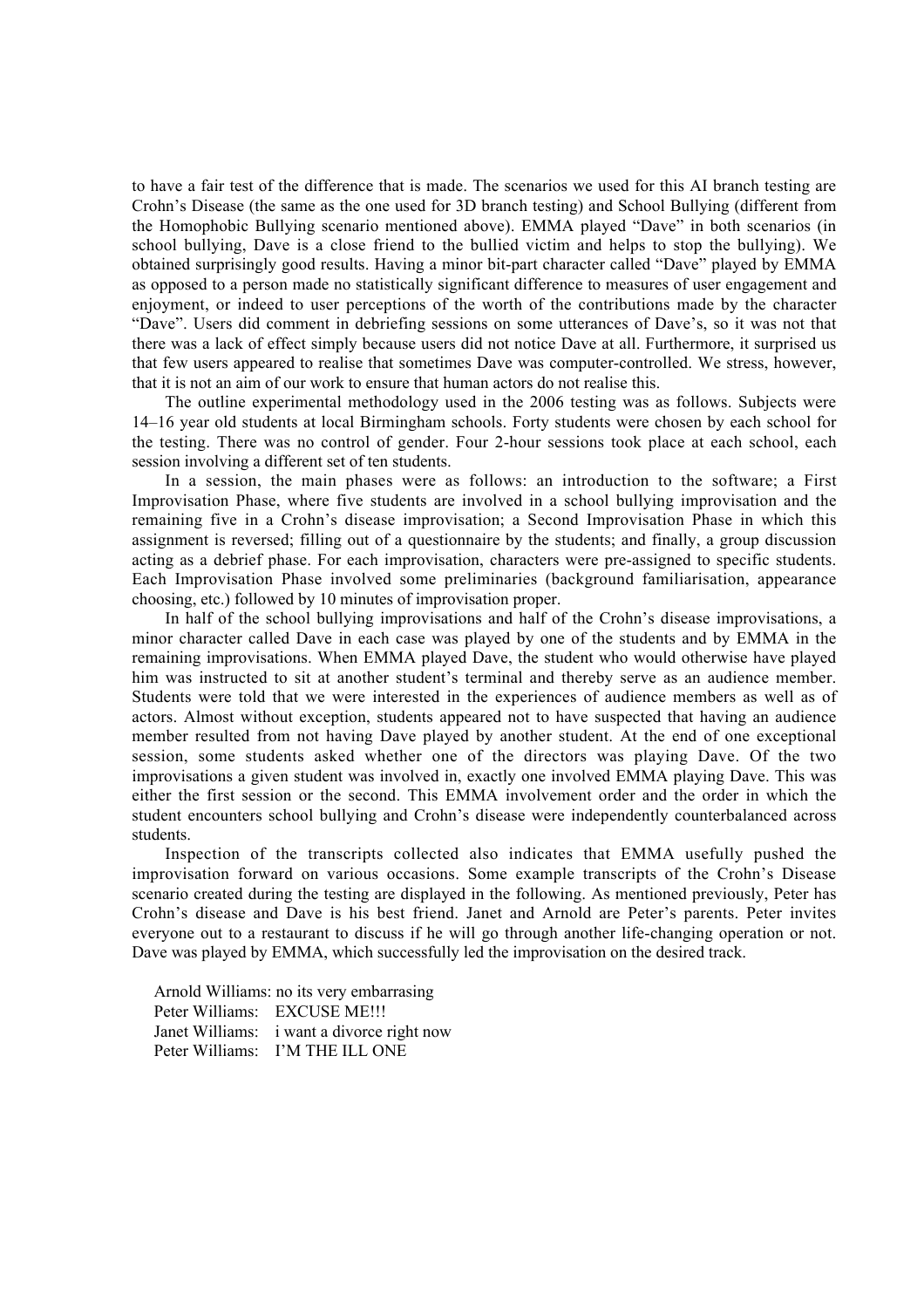| Arnold, Peter needs ur support and u can't just ignore it. <i>[detecting Arnold was</i>                                                                    |
|------------------------------------------------------------------------------------------------------------------------------------------------------------|
| embarrassed about talking about Peter's disease in public.]                                                                                                |
| Janet Williams: nobody cares peter                                                                                                                         |
| Arnold Williams: we know peter now stop talking about it                                                                                                   |
| Peter Williams: yes i need your support <i>[Peter echoed Dave's suggestion.]</i>                                                                           |
| Hey guys, lets all calm down a bit. <i>[detecting Arnold was rude by saying "stop</i> "                                                                    |
| talking about it"]                                                                                                                                         |
| Arnold Williams: we will discuss it later                                                                                                                  |
| Janet Williams: well you have got mien                                                                                                                     |
| Peter Williams: help me daddy                                                                                                                              |
| Arnold Williams: not now son                                                                                                                               |
| Peter Williams: well when                                                                                                                                  |
| Janet Williams: he is not your daddy                                                                                                                       |
| Arnold Williams: another time                                                                                                                              |
| Peter Williams: i dont like u                                                                                                                              |
| Arnold Williams: wife i need your support on this                                                                                                          |
| I think we all should respect Peter's decision. <i>[detecting Peter was expressing his</i><br>opinion, although Dave's response was not very appropriate.] |
| Peter Williams: u should love me                                                                                                                           |
| Janet Williams: peter lets go home u have spolit it dad                                                                                                    |
| Arnold Williams: i do son                                                                                                                                  |
| Janet Williams: <i>i</i> hate u dad                                                                                                                        |
| Arnold Williams: lets talk about it another time                                                                                                           |
| Guys, let's try 2 sort this out calmly. <i>[detecting Janet was angry by saying "I</i>                                                                     |
| hate u dad".]                                                                                                                                              |
| Arnold Williams: thats not very nice mum                                                                                                                   |
| Peter Williams: yes calmly <i>[Peter echoed Dave's suggestion.]</i>                                                                                        |
|                                                                                                                                                            |

We have conducted an initial evaluation of the quality of EMMA's determinations about emotion during these testing sessions, by comparing EMMA's determinations during one of the School Bullying improvisations with emotion labels later assigned offline by two members of our team (not involved in the development of EMMA's algorithms). We used the kappa statistic of Carletta (1996). It is a measure of the pairwise agreement among a set of coders making category judgements, correcting for expected chance agreement. A value of at least  $0.6 - 0.8$  is generally required by researchers looking for good inter-annotator agreement. We calculated the statistic for each pair among the three labellers (EMMA and two humans). The inter-human agreement was only 0.32, and so it is not surprising that the EMMA/human values were only 0.32 again and 0.23. Although they are not ideal, at least these results give grounds for hope that our affect detection with further refinement can come near the rather low human/human level of agreement.

Figure 12 also shows some evaluation results from a "within subjects" analysis based on the collected questionnaires looking at the difference made PER SUBJECT by having EMMA IN  $(=$ playing Dave, in either scenario) or OUT. When EMMA is out, the overall boredom is 31%. When EMMA is in, it changes to 34%. The results of "human Dave and EMMA Dave said strange things" respectively are 40% and 44%. When EMMA changes from in to out, the results of "improvisation kept moving" are respectively 54% to 58% and the results of "the eagerness to make own character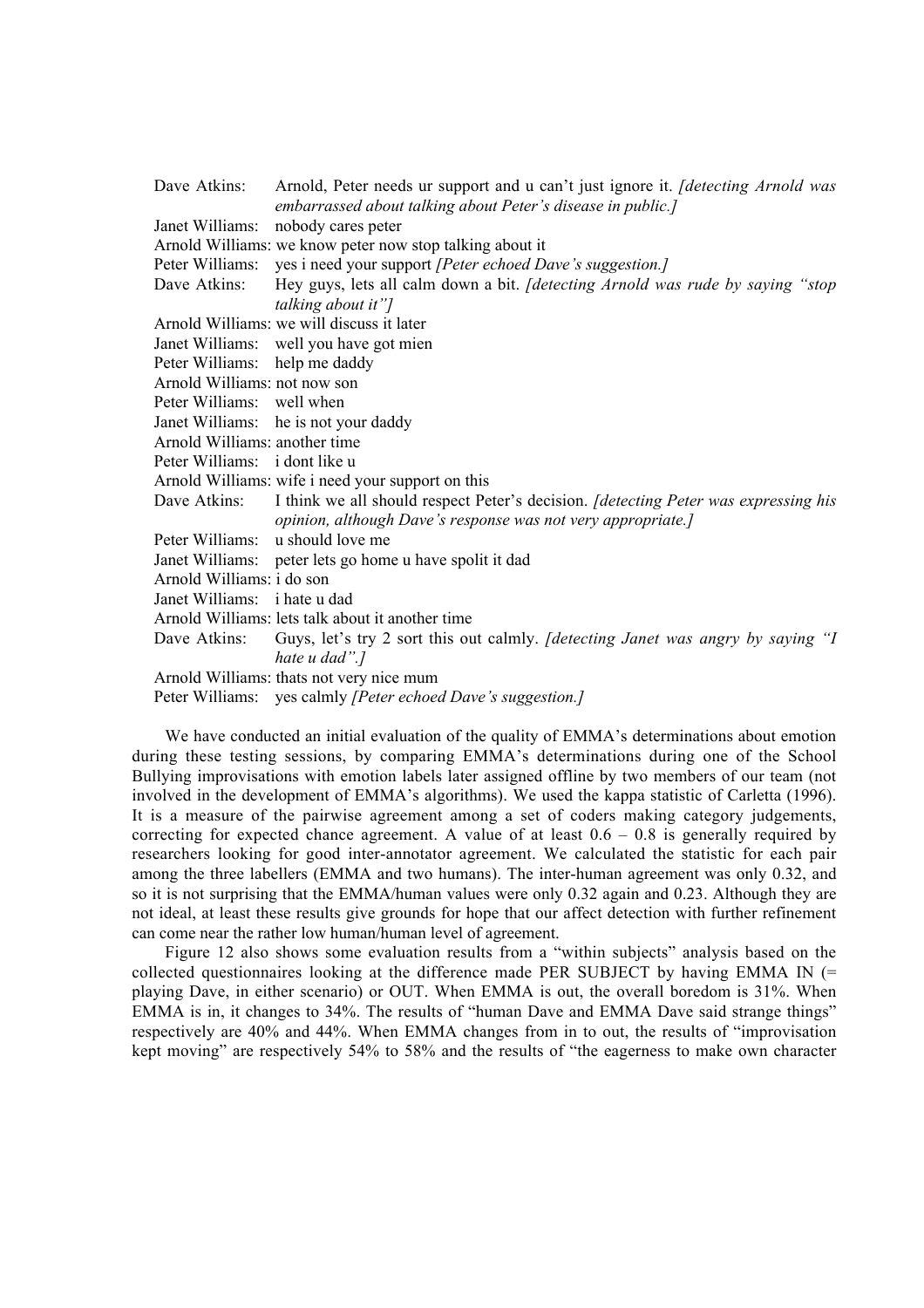speak" are respectively 71% to 72%. Although the measures were "worsened" by having EMMA in, in all cases the worsening was numerically fairly small and not statistically significant. Other statistical analysis results also indicate that when EMMA is in, users' abilities to concentrate on the improvisation in the Crohn's Disease scenario are somewhat higher than those when EMMA is out. It seems to be showing that EMMA can make a real positive difference to an aspect of user engagement when the improvisation is comparatively uninteresting.



Fig.12. Statistical results for "boredom", "Dave said strange things", "improvisation kept moving" and "eager to make own character speak" when EMMA is OUT or IN an "improv".

## **CONCLUSIONS**

E-drama provides a platform for participants to engage in focused discussion around emotionally charged issues. This new prototype provides an opportunity for the developers to explore how emotional issues embedded in the scenarios, characters and dialogue can be represented visually without detracting from the learning situation.

During the evaluation of the e-drama systems, the testing subjects enjoyed the experience thoroughly no matter if they used 2D or 3D versions, although testing results showed some preferences for the 3D animated version. It indicates that our e-drama system creates a new channel for young people's classroom communication. It could play a pioneer role in introducing a new innovative interactive learning and teaching approach to normal classroom situations. To young people with learning difficulties or communication impairment, our e-drama system has the potential to provide automatic monitoring and 24/7 virtual learning companions for them to engage in learning and interaction in an anonymous trustworthy virtual learning environment.

The user trials demonstrate that the creation of a 3D animated version of e-drama indicates a marked improvement on the role-playing experience using the e-drama system. The 3D version of the system, with the automated AI characters, may contribute to improving the perceived quality of social interaction over and above the original 2D version. In addition to this, adding emotionally appropriate animations to the user avatars improves both the participants' evaluation of those characters and their sense of presence. There is great potential for the use of e-drama in education in areas such as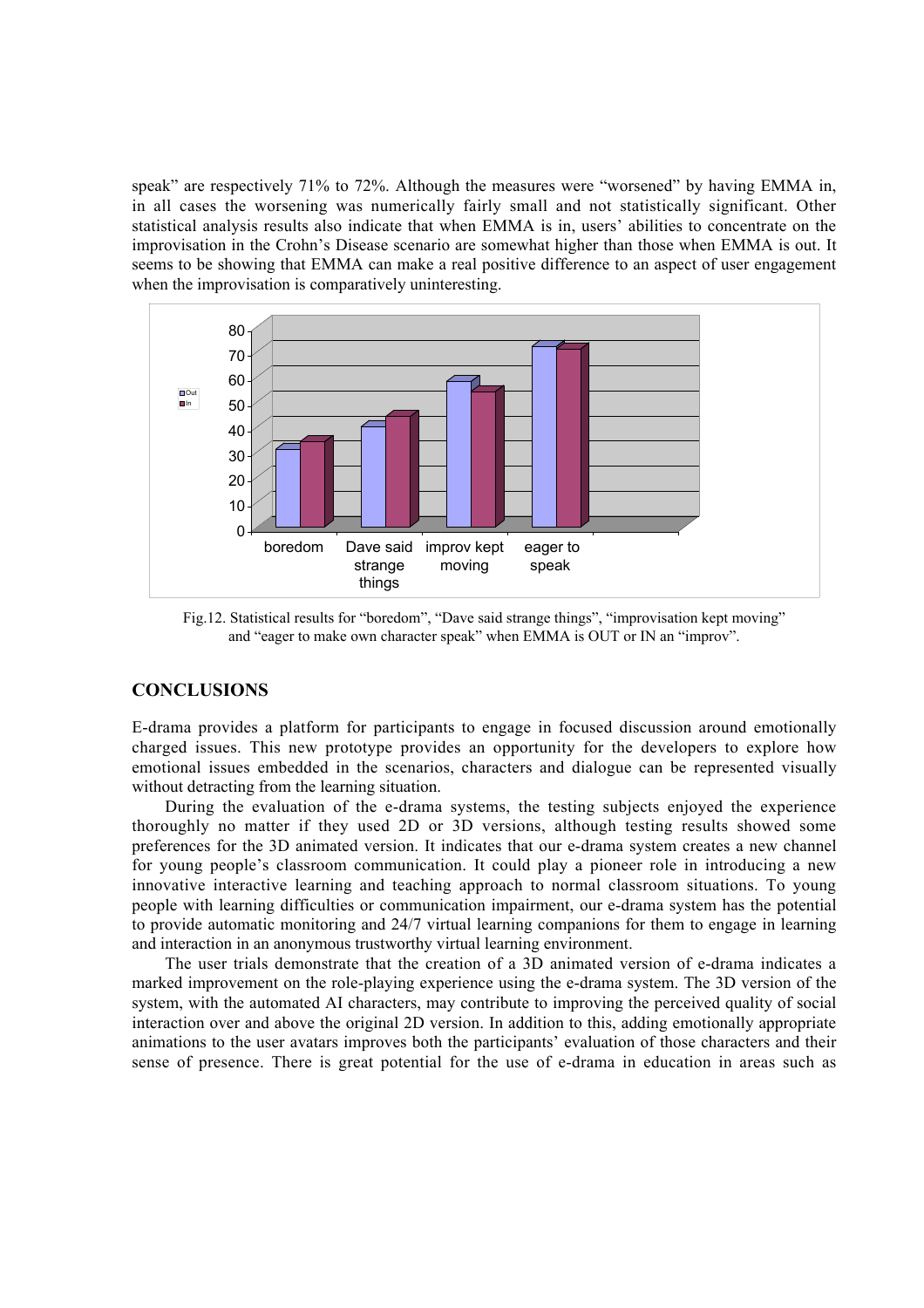citizenship, PHSE and drama. Beyond the classroom e-drama can be easily customised for use in professional training, where face to face training can be difficult or expensive, such as customer services training and e-learning in the workplace.

Our research shows that the application of expressive characters to online role-play contributes positively to an already engaging user experience. Future work could include the exploration of automated bit-part characters to fully develop a non-human director. Additionally tools to enable participants to replay the role-plays have been considered. These could enable further reflection and group discussion, allowing for comparisons of sessions between different groups of learners. Replays could even be altered to adjust the emotional states of each character and generate different online "performances", which could create emotionally rich experiences for audiences as well as participants.

### ACKNOWLEDGEMENTS

This work is a result of the LINK project E-Drama - Enhancement of People, Technology and their Interaction: supported by PACCIT (People @ The Centre of Communication and Information Technologies).

#### REFERENCES

Argyle, M., & Cook, M. (1976). Gaze and Mutual Gaze. Cambridge University Press.

- Aylett, R. S., Dias, J., & Paiva, A. (2006). An affectively-driven planner for synthetic characters. In D. Long, S. F. Smith, D. Borrajo & L. McCluskey (Eds.) Proceedings of the Sixteenth International Conference on Automated Planning and Scheduling (ICAPS 2006) (pp. 2-10). AAAI Press.
- Aylett, R., Louchart, S., Dias, J., Paiva, A., Vala, M., Woods, S., & Hall, L. E. (2006). Unscripted Narrative for Affectively Driven Characters. IEEE Computer Graphics and Applications, 26(3), 42-52.
- Barnden, J. A., Glasbey, S. R., Lee, M. G., & Wallington, A. M. (2004). Varieties and Directions of Interdomain Influence in Metaphor. Metaphor and Symbol, 19(1), 1-30.
- Brand, M., & Hertzmann, A. (2000). Style Machines. In Proceedings of the 27th Annual Conference on Computer Graphics SIGGRAPH 2000 (pp. 183-192). New Orleans, Louisiana, USA, July 23-28. ACM.
- Briscoe, E., & Carroll, J. (2002). Robust Accurate Statistical Annotation of General Text. In *Proceedings of the* 3rd International Conference on Language Resources and Evaluation (pp. 1499-1504). Las Palmas, Gran Canaria.
- Carletta, J. (1996). Assessing Agreement on Classification Tasks: The Kappa statistic. Computational Linguistics, 22(2), 249-254.
- Cassell, J., & Thórisson, K. R. (1999). The Power of a Nod and a Glance: Envelope vs. Emotional Feedback in Animated Conversational Agents. International Journal of Applied Artificial Intelligence, 13(4-5), 519- 538.
- Cassell, J., & Vilhjálmsson, H. (1999). Fully Embodied Conversational Avatars: Making Communicative Behaviors Autonomous. Autonomous Agents and Multi-Agent Systems, 2(1), 45-64.
- Cassell, J., Stocky, T., Bickmore, T., Gao, Y., Nakano, Y., Ryokai, K., Tversky, D., Vaucelle, C., & Vilhjálmsson, H. (2002). MACK: Media lab Autonomous Conversational Kiosk. In Proceedings of Imagina '02. February 12-15, Monte Carlo.
- Cavazza, M., Smith, C., Charlton, D., Zhang, L., Turunen, M., & Hakulinen, J. (2008). A 'Companion' ECA with Planning and Activity Modeling. In L. Padgham, D. Parkes, J. Müller & S. Parsons (Eds.) Proceedings of the 7th International Conference on Autonomous Agents and Multiagent Systems (pp. 1281-1284). May 2008. Portugal.
- Chi, D., Costa, M., Zhao, L., & Badler, N. I. (2000) The EMOTE Model for Effort and Shape. In Proceedings of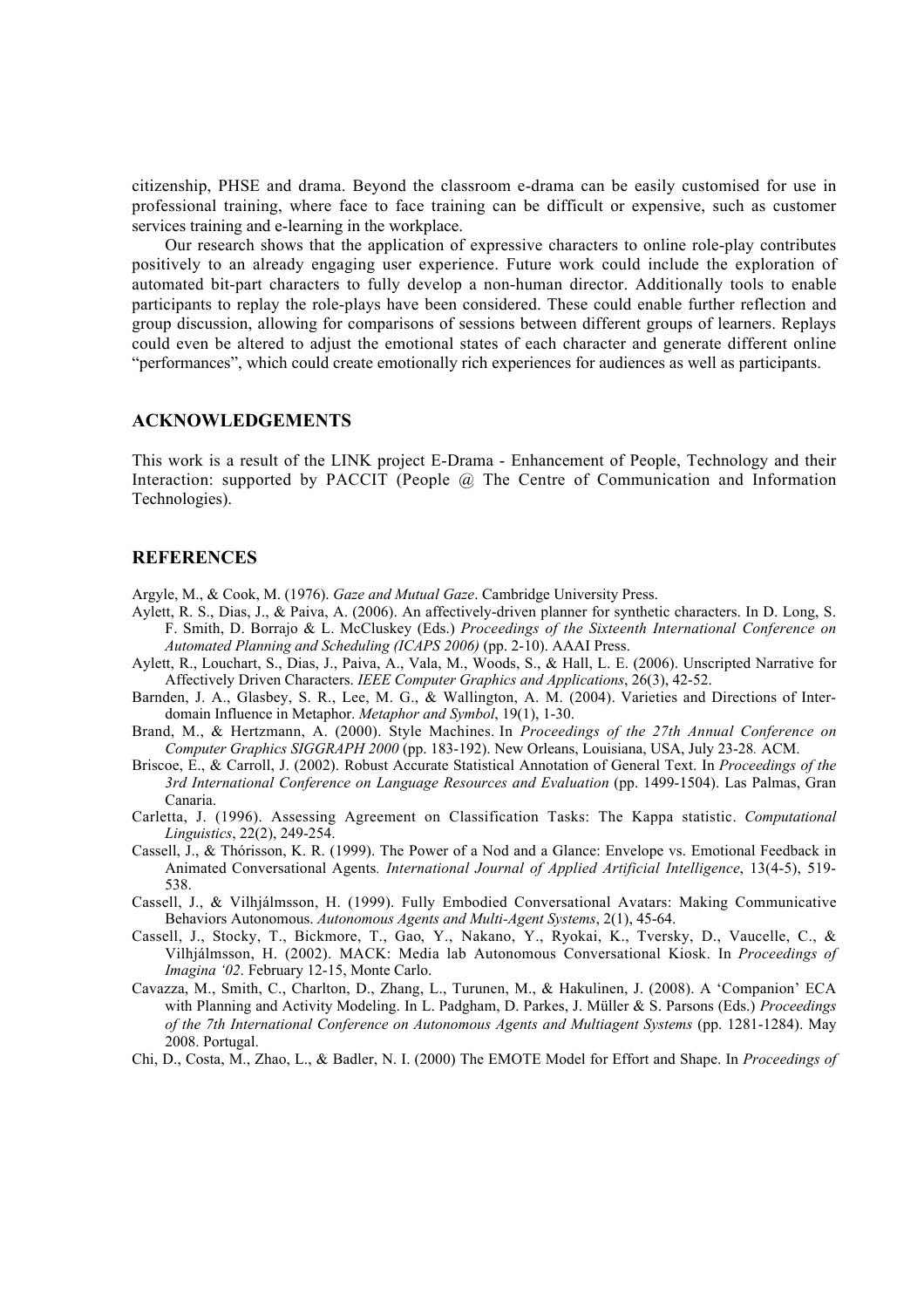the 27th Annual Conference on Computer Graphics SIGGRAPH 2000 (pp. 173-182). New York, NY: ACM Press.

- Chopra-Khullar, S., & Badler, N. (1999). Where to look? Automating visual attending behaviors of virtual human characters. In O. Etzioni, J. P. Müller & J. M. Bradshaw (Eds.) Proceedings of the Third Annual Conference on Autonomous Agents (pp. 16-23). Seattle, Washington, United States.
- Craggs, R., & Wood. M. (2004). A Two Dimensional Annotation Scheme for Emotion in Dialogue. In Y. Qu, J. Shanahan & J. Wiebe (Eds.) Exploring Attitude and Affect in Text: Theories and Applications. Papers from the AAAI Spring Symposium (pp. 44-49). Technical Report SS-04-07. Menlo Park, CA: AAAI Press.
- Egges, A., Kshirsagar, S., & Magnenat-Thalmann, N. (2003). A Model for Personality and Emotion Simulation. In V. Palade, R. J. Howlett & L. C. Jain (Eds.) Proceedings of 7th International Conference of Knowledge-Based Intelligent Information and Engineering Systems (KES 2003) (pp. 453-461). LNAI 2773. Berlin: Springer-Verlag.
- Ekman, P. (1982) Emotion in the Human Face. Cambridge University Press.
- Elliott, C., Rickel, J., & Lester, J. (1997). Integrating Affective Computing into Animated Tutoring Agents. In Proceedings of the IJCAI Workshop on Animated Interface Agents: Making Them Intelligent (pp. 113-121). Nagoya, Japan.
- Esuli, A., & Sebastiani, F. (2006). Determining Term Subjectivity and Term Orientation for Opinion Mining. In Proceedings of EACL-06, 11th Conference of the European Chapter of the Association for Computational Linguistics (pp. 193-200). Trento, Italy. ACL.
- Fellbaum, C. (1998). WordNet, an Electronic Lexical Database. Cambridge, MA: MIT Press.
- Friedman, D., Steed, A., & Slater, M. (2007). Spatial Social Behavior in Second Life. In C. Pelachaud, J.-C. Martin, E. Andre, G. Chollet, K. Karpouzis & D. Pelè (Eds.) Intelligent Virtual Agents: Proceedings of the 7th International Workshop on Intelligent Virtual Agents (pp. 252-263). LNAI 4722. Berlin: Springer.
- Fussell, S., & Moss, M. (1998). Figurative Language in Emotional Communication. In S. R. Fussell & R. J. Kreuz (Eds.) Social and Cognitive Approaches to Interpersonal Communication (pp.113-142). Lawrence Erlbaum.
- Garau, M., Slater, M., Bee, S., & Sasse, M.A. (2001). The impact of eye gaze on communication using humanoid avatars. In M. Beaudouin-Lafon & R. J. K. Jacob (Eds.) Proceedings of the SIGCHI conference on Human Factors in Computing Systems (pp. 309-316). March 31 - April 5, 2001, Seattle, WA USA. ACM Press.
- Garau, M., Slater, M., Vinayagamoorhty, V., Brogni, A., Steed, A., & Sasse, M.A. (2003). The Impact of Avatar Realism and Eye Gaze Control on Perceived Quality of Communication in a Shared Immersive Virtual Environment. In G. Cockton & P. Korhonen (Eds.) Proceedings of the SIGCHI Conference on Human Factors in Computing Systems (pp. 529-536). New York, NY: ACM Press.
- Gillies, M., & Ballin, D. (2004). Integrating autonomous behavior and user control for believable agents. In G. Cockton & P. Korhonen (Eds.) Proceedings of the Third International Joint Conference on Autonomous Agents and Multi-Agent Systems (pp. 336-343). Columbia University, New York. IEEE Computer Society.
- Gillies, M., & Dodgson, N. A. (2002). Eye Movements and Attention for Behavioural Animation. Journal of Visualization and Computer Animation, 13, 287-300.
- Gillies, M., Ballin, D., Dodsgon, N.A., & Slater, M. (2002). Integrating internal behavioural models with external expressions. In H. Prendinger (Ed.) Proceedings of the International Workshop on Lifelike Animated Agents: Tools, Affective Functions, and Applications (pp. 34-39). Held at 7th Pacific Rim International Conference on AI (PRICAI-02). August 19, Tokyo, Japan.
- Gratch, J., & Marsella, S. (2004). A Domain-Independent Framework for Modeling Emotion. Journal of Cognitive Systems Research, 5(4), 269-306.
- Hartmann, B., Mancini, M., & Pelachaud, C. (2006). Implementing Expressive Gesture Synthesis for Embodied Conversational Agents. In S. Gibet, N. Courty, J.-H. Kamp, (Eds.) Gesture in Human-Computer Interaction and Simulation (pp. 188-199). LNAI 3881. Berlin: Springer-Verlag.
- Heck, R., Kovar, L., & Gleicher. M. (2006). Splicing Upper-Body Actions with Locomotion. Computer Graphics Forum, 25(3), 459-466.
- Heise, D. R. (1965). Semantic Differential Profiles for 1,000 Most Frequent English Words. *Psychological* Monographs. 79(8), Whole of 601.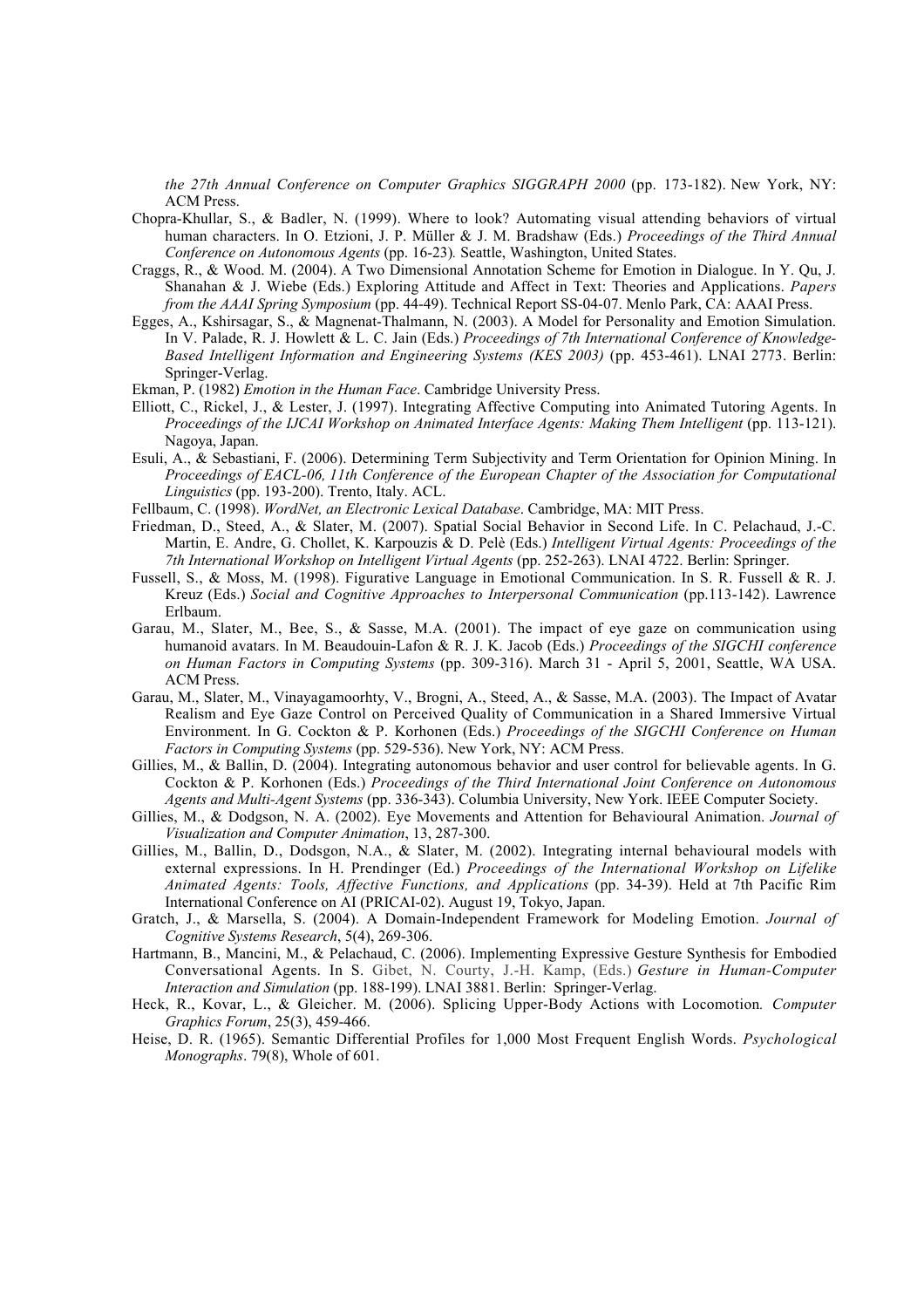- Kopp, S., & Wachsmuth, I. (2004). Synthesizing Multimodal Utterances for Conversational Agents. Journal of Computer Animation and Virtual Worlds, 15(1), 39-52.
- Lee S. P., Badler, J. B., & Badler, N. (2002). Eyes Alive. ACM Transactions on Graphics, 21(3), 637-644.
- Lee, J., Marsella, S., Traum, D. R., Gratch, J., & Lance, B. (2007). The Rickel Gaze Model: A Window on the Mind of a Virtual Human. In C. Pelachaud, J.-C. Martin, E. Andre, G. Chollet, K. Karpouzis & D. Pelè (Eds.) Proceedings of Intelligent Virtual Agents, 7th International Conference, (IVA 2007) (pp 296-303). LNCS 4722. Berlin: Springer.
- Li, Y., Wang, T., & Shum, H-Y. (2002). Motion texture: a two-level statistical model for character motion synthesis. In Proceedings of the 29th Annual Conference on Computer Graphics and Interactive Techniques (pp 465-472). ACM Press.
- Magerko, B., Laird, J. E., Assanie, M., Kerfoot, A., & Stokes, D. (2004). AI Characters and Directors for Interactive Computer Games. In Proceedings of the Nineteenth National Conference on Artificial Intelligence, Sixteenth Conference on Innovative Applications of Artificial Intelligence (pp 877-883). AAAI Press / MIT Press.
- Mateas, M. (2002). Interactive Drama, Art and Artificial Intelligence. Ph.D. Thesis. School of Computer Science, Carnegie Mellon University.
- McCrae, R. R., & John, O. P. (1992). An Introduction to the Five Factor Model and Its Application. Journal of Personality, 60, 175-215.
- Mehdi, E. J., Nico, P., Julie, D., & Bernard, P. (2004). Modeling Character Emotion in an Interactive Virtual Environment. In Proceedings of AISB 2004 Symposium Language, Speech & Gesture for Expressive Characters. Leeds, UK.
- Ortony, A., Clore, G.L., & Collins, A. (1988). The Cognitive Structure of Emotions. Cambridge University Press.
- Pelachaud, C., & Poggi, I. (2002). Subtleties of Facial Expressions in Embodied Agents. Journal of Visualization and Computer Animation, 13, 301-312.
- Picard, R.W. (2000). Affective Computing. Cambridge, MA: MIT Press.
- Prendinger, H., & Ishizuka, M. (2001). Simulating Affective Communication with Animated Agents. In Proceedings of Eighth IFIP TC.13 Conference on Human-Computer Interaction (pp.182-189). Tokyo, Japan.
- Riedl, M. O., & Young, R. M. (2006). From Linear Story Generation to Branching Story Graphs. IEEE Computer Graphics and Applications, 26(3), 23-31.
- Rose, C., Cohen, M. F., & Bodenheimer, B. (1998). Verbs and Adverbs: Multidimensional Motion Interpolation. IEEE Computer Graphics & Applications, 18(5), 32-40.
- Sharoff, S. (2005). How to Handle Lexical Semantics in SFL: a Corpus Study of Purposes for Using Size Adjectives. Systemic Linguistics and Corpus. London: Continuum.
- Slater, M., Guger, C., Edlinger, G., Leeb, R., Pfurtscheller, G., Antley, A., Garau, M., Brogni, A., Steed, A., & Friedman, D. (2006). Analysis of Physiological Responses to a Social Situation in an Immersive Virtual Environment, Presence. Teleoperators and Virtual Environments, 15(5), 553-569.
- Tanguy, E. A. R., Willis, P. J., & Bryson, J. J. (2003). A Layered Dynamic Emotion Representation for the Creation of Complex Facial Animation. In T. Rist, R. Aylett, D. Ballin & J. Rickel (Eds.) Proceedings of Intelligent Virtual Agents (pp. 101-105). LNCS 2792. Berlin: Springer-Verlag.
- Vilhjálmsson, H., & Cassell, J. (1998). BodyChat: Autonomous Communicative Behaviors in Avatars. In K. P. Sycara & M. Wooldridge (Eds.) Proceedings of Second International Conference on Autonomous Agents (pp. 269-276). New York, NY: ACM Press.
- Vinayagamoorthy, V., Garau, M., Steed, A., & Slater, M. (2004). An Eye Gaze Model for Dyadic Interaction in an Immersive Virtual Environment: Practice and Experience. Computer Graphics Forum, 23(1), 1-12.
- Vinayagamoorthy, V., Gillies, M., Steed, A., Tanguy, E., Pan, X., Loscos, C., & Slater, M. (2006). Building Expression into Virtual Characters. In Proceedings of Eurographics 2006, 04-08 Sept 2006, Vienna, Austria.
- Weizenbaum, J. (1966). ELIZA A Computer Program For the Study of Natural Language Communication Between Man and Machine. Communications of the ACM, 9(1), 36-45.
- Wiltschko, W. R. (2003). Emotion Dialogue Simulator. eDrama learning, Inc. eDrama Front Desk.